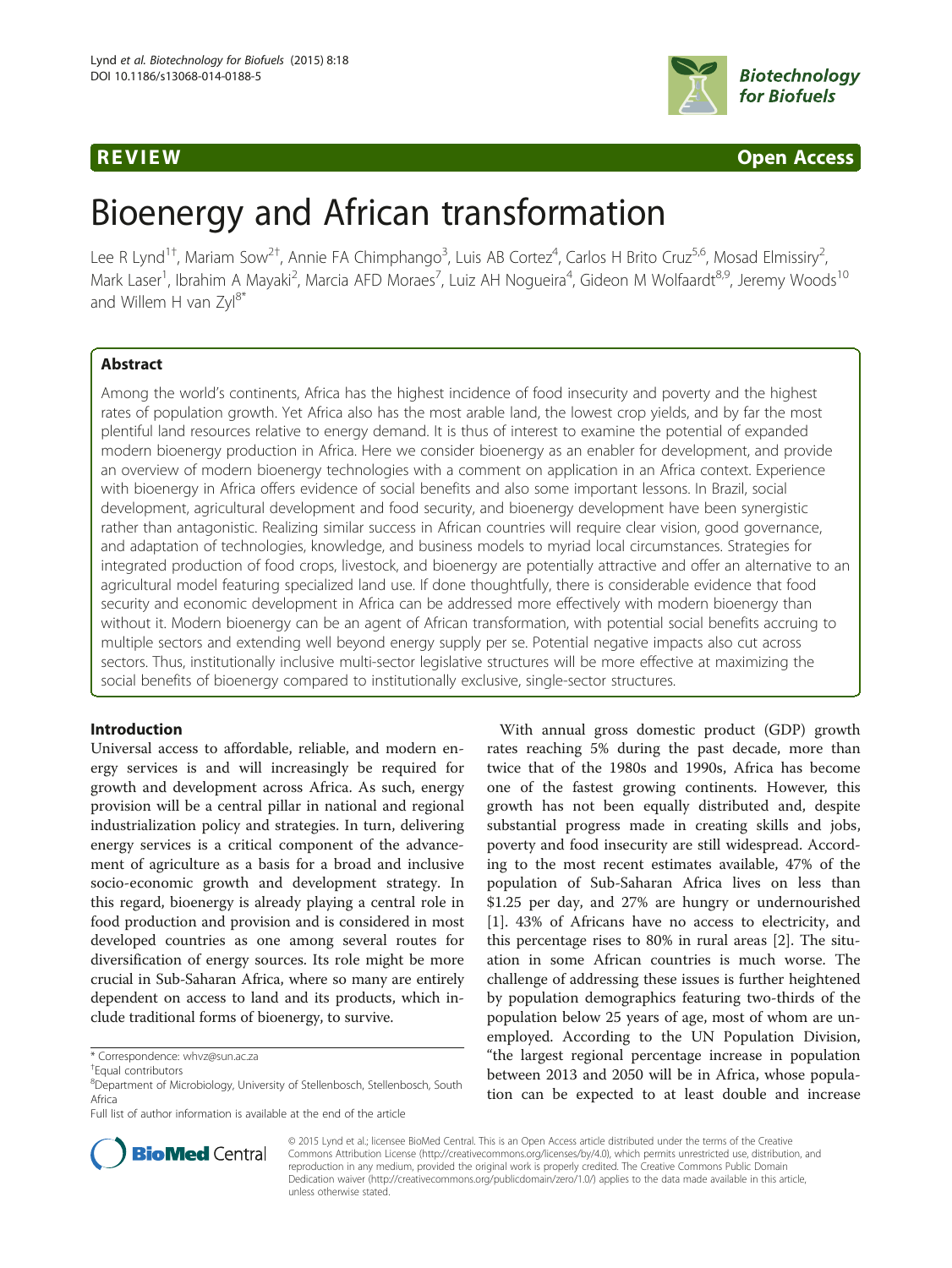from 1.3 billion to about 2.3 billion, with a further 1.8 billion increase between 2050 and 2100. That projection, however, depends on the assumption that sub-Saharan Africa's total fertility rate (the average number of children per woman) will decline from 5.1 to approximately 3.0 by 2050" [\[3](#page-15-0)], which is yet to be supported by data.

The New Partnership for Africa's Development (NEPAD) Agency, along with regional organizations, believes that innovative approaches beyond business-as-usual should be undertaken to address Africa's multiple, interconnected challenges. Such approaches are adopted through the transformation agenda designed and implemented by the continental and regional bodies, and include among others: 1) the Comprehensive Africa Agriculture Development Programme (CAADP) Framework, 2) the Program for Infrastructure Development in Africa (PIDA), and more recently 3) the Rural Futures Program [\[4\]](#page-15-0). These programs are about fostering transformation. Such a transformation has been defined as "a people-centered approach based on equity and inclusiveness where rural men and women can develop their potential and reach their aspirations including income security, whilst securing environmental sustainability and where all territories in a country can express their development potential and none of them are persistently marginalized" [[4](#page-15-0)]. This innovative approach is based on three basic principles: economic profitability, social equity, and environmental sustainability. Well-designed and implemented bioenergy strategies can contribute substantially to this transformation goal. In particular, modern bioenergy brings a distinctive set of attributes such that the range of development approaches and outcomes with bioenergy is substantially expanded, and can in some cases be improved, as compared to the case without bioenergy.

In considering the many intricacies and challenges associated with bioenergy and development in Africa, it is important to not lose sight of the obvious: bioenergy provides a route for Africans, from the most vulnerable to the wealthiest, to obtain critically needed energy from a resource in which the continent is rich, that is, land. To equal the land area of Africa, one can add that of China, India, Europe, and the United States - which together represent just under half the world's population. Africa has the most arable land of any continent, a substantial fraction of land well suited for production of rain-fed crops that is not currently cultivated, and the lowest per hectare crop yields in the world [\[5](#page-15-0)]. The potential to increase the production and harvest of biomass for both food and energy is thus very large. With land per capita above the global average and by far the lowest per capita primary energy use in the world, Africa's land resources are uniquely plentiful relative to demand for energy (Figure [1\)](#page-2-0). Africa's singularly high ratio of bioenergy potential compared to current demand may of course

change somewhat in the course of future development, and this will be important to consider.

Translating this potential into reality requires that daunting challenges be overcome, including those that have limited development in the agricultural sector for decades, such as widespread lack of agricultural extension, degraded soils, poorly developed infrastructure, conflict and poor governance, and complications associated with land tenure. Also critical is the availability of water resources and competing demands for land use including food and fiber crops, pasture, timber, and the whole range of forest products which constitute a substantial component of local populations' food security and well-being in terms of health. Ultimately, bioenergy cannot solve Africa's longstanding problems by itself and must be seen as one tool among many in the context of a systemic approach.

Bioenergy production requires land, and is thus inextricably linked with social development, agriculture, and environmental quality. These linkages increase the complexity of analysis and deployment of bioenergy, and can result in undesirable consequences if managed poorly. If managed well, they also have potential to greatly multiply the benefits beyond energy provision per se. Illustrative of the potential for bioenergy to be a double-edged sword, a 2011 working paper prepared by Practical Action Consulting [\[9](#page-15-0)] observes that biofuels development has the potential to produce a paradigm shift in agriculture, industrial, and rural development in Africa, while simultaneously providing opportunities to significantly increase energy self-sufficiency. However, the working paper also notes that ineffective policies risk displacing indigenous populations, agricultural productivity, and ecosystems for crops that may, in some cases, fail.

There is thus both a moral imperative to consider and beneficially deploy bioenergy to address critical issues on the African continent at the same time that there is potential to deploy bioenergy in harmful ways. Clear vision, strong policies, and good governance will likely be essential in order for the potential of bioenergy to be realized, and they represent an urgent need. Our objective in writing this paper is to be responsive to this need.

### Bioenergy as a potential enabler of development

As noted by the United Nations Development Program (sustainable energy) "Energy is central to sustainable development and poverty reduction efforts. It affects all aspects of development – social, economic, and environmental – including livelihoods, access to water, agricultural productivity, health, population levels, education, and gender-related issues. None of the Millennium Development Goals (MDGs) can be met without major improvement in the quality and quantity of energy services in developing countries" [\[10\]](#page-15-0).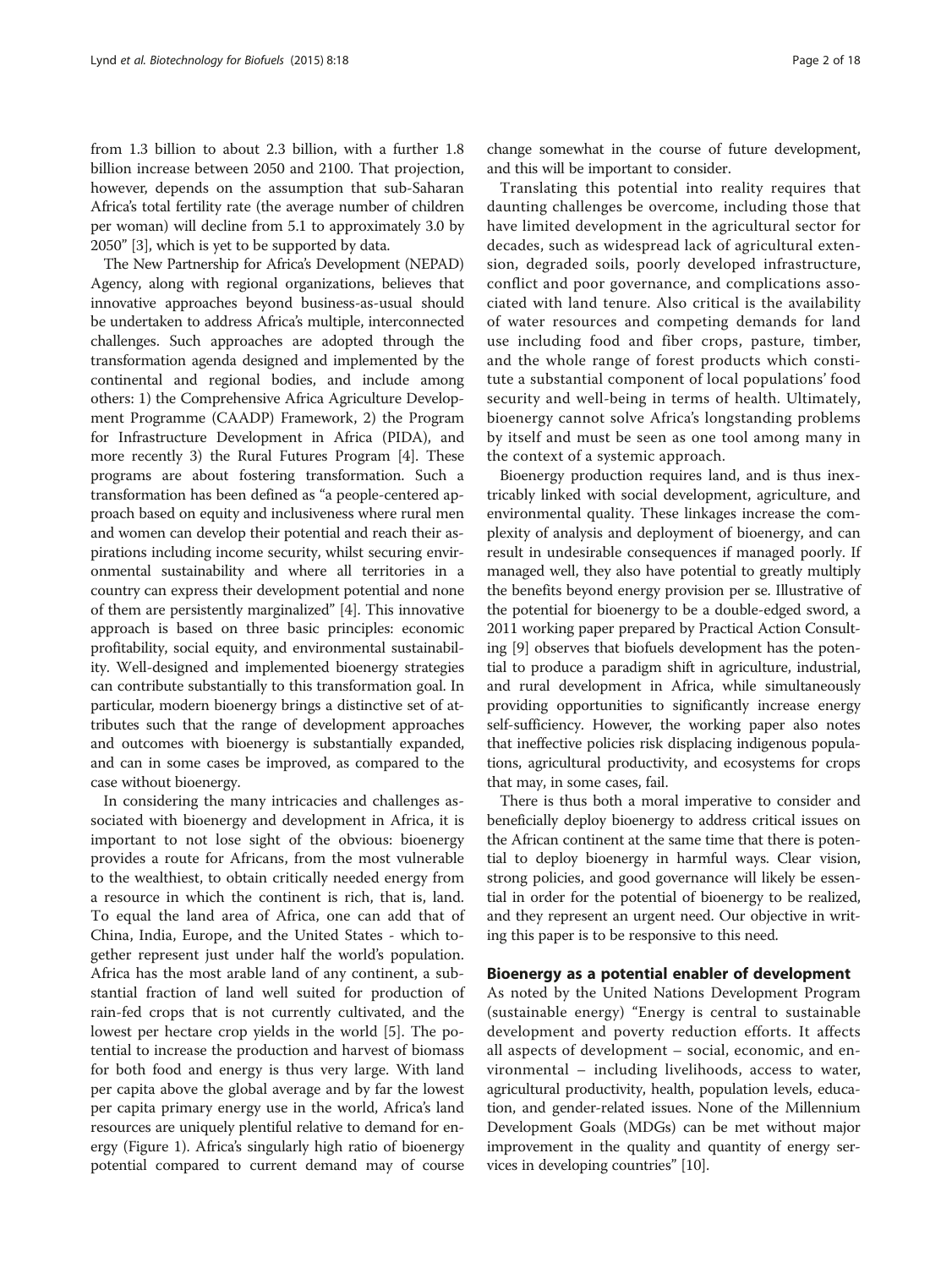<span id="page-2-0"></span>

Several potential contributions of bioenergy to development are listed by Lynd and Woods [\[11\]](#page-15-0), including employment; development of marketable and transferable skills for the rural population; introduction of agricultural infrastructure and know-how; improved balance of payments and currency valuation; energy democratization, self-sufficiency, and availability for agricultural machinery and processing; and an economically rewarding way to regenerate Africa's vast areas of degraded land. A substantial literature points to disproportionately large benefits to the rural poor from agricultural development as compared to other kinds of development [[12](#page-15-0)-[14](#page-15-0)].

A comprehensive study of 15 small-scale bioenergy projects in 12 countries, 5 from Africa [[15](#page-15-0)], drew preliminary lessons and conclusions as follows:

- Natural resource efficiency is possible in small-scale bioenergy initiatives.
- Local and productive energy end uses develop virtuous circles.
- Where fossil energy prices dominate, partial insulation is an option.
- Longer term planning and regulation has a crucial role if small-scale bioenergy projects are to succeed.
- Flexibility and diversity can also reduce producer risk.
- Collaboration in the market chain is key at start-up.
- Long local market chains spread out the benefits.
- Moving bioenergy resources up the energy ladder adds value.
- Any new activity raising demand will raise prices, even those for wastes.
- Cases do not appear to show local staple food security to be affected.

• Small-scale bioenergy initiatives can offer new choices in rural communities.

Experience with bioenergy in Africa, including positive as well as cautionary examples, is presented in the section entitled Experience with bioenergy in Africa. As considered in more detail in the section entitled The Brazilian experience, Brazil provides a prominent example of simultaneous and apparently synergistic advancement of largescale bioenergy production, food security, and economic well-being.

As a consequence of the continent's very large land area, some of the most remote places on earth are in Africa. African agricultural producers far from ports and trade centers face the "double penalty" of lower prices for their products and higher costs for fuel and other inputs. In the 40 years preceding 2010, per capita world food production grew 17%, while in Africa it fell 10%, as population growth outstripped agricultural output [[16](#page-15-0)]. One of the big problems faced by African farmers is the steep cost of transport, which means that African farmers pay two to six times the global cost of fertilizers [[16](#page-15-0)]. Local production of bioenergy (heat, electricity, and biofuels for transport) to power farm machinery, dry and safely store crops, and enable transportation of goods to market could substantially alleviate this double penalty. It is notable in this context that diesel engines used in tractors and trucks can be powered by established biofuels, including not only biodiesel but also ethanol in the form of "E95" (personal communication, Jonas Stomborg, Scania).

Losses in the food supply chain, both in quantity and quality, exacerbate chronic food insecurity and malnutrition in Africa. The Food and Agriculture Organization (FAO)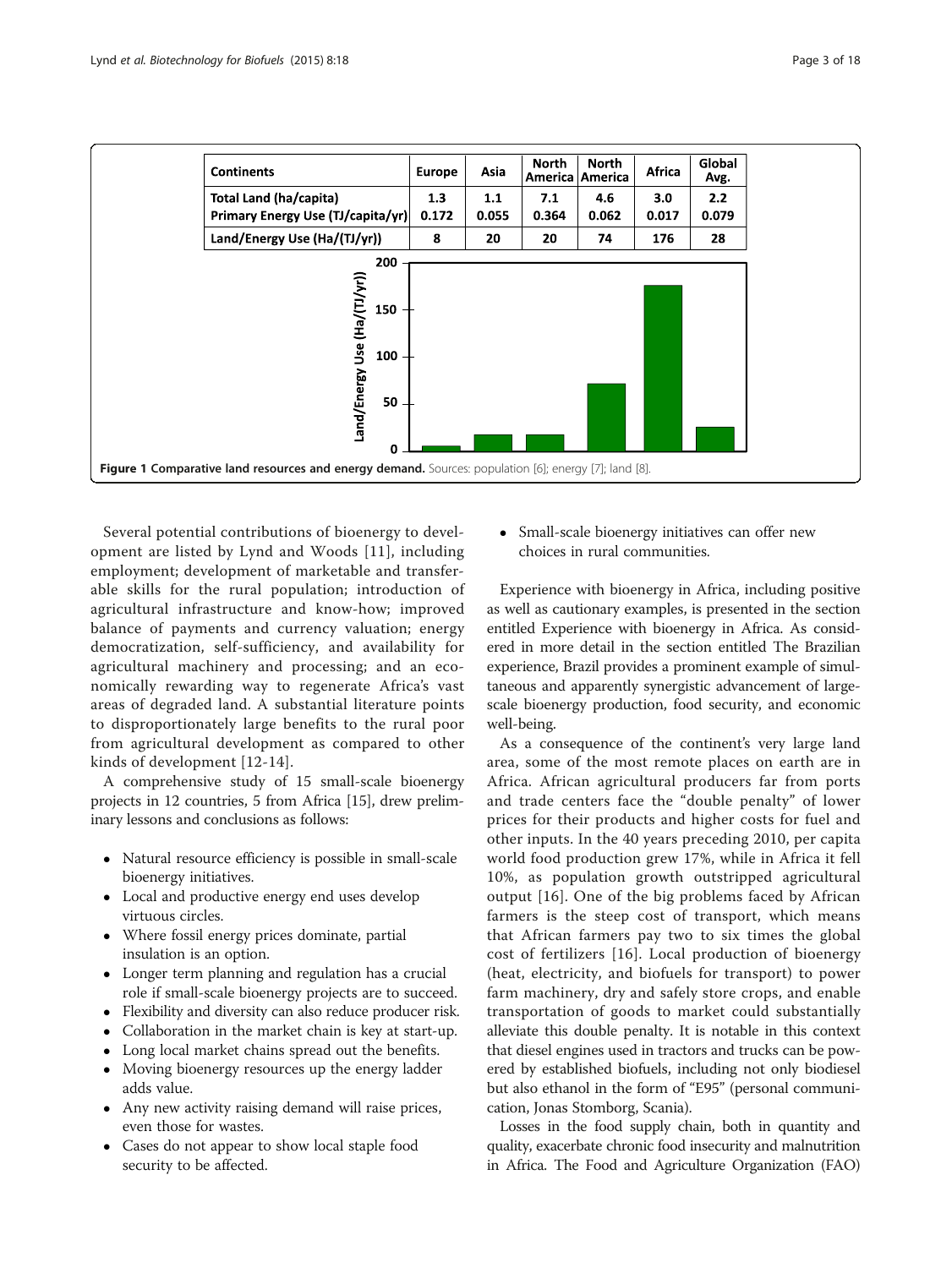[[17](#page-15-0)] estimates close to one-third of the world food supply to be lost in the supply chain. These losses occur at every step of the food supply chain, including harvesting, processing, preservation, storage, transportation, and cooking. Poor access to energy is among the most important factors responsible for these limitations. By improving such access, bioenergy development could play a crucial role in preventing crop and food losses.

A multitude of factors conspire to make it difficult for African farmers to sell crops competitively into world markets, as elaborated in compelling detail by Thurow and Kilman [\[18](#page-15-0)]. North America and Europe export large amounts of subsidized food at prices difficult for African farmers to compete with. However, these regions do not export biofuels and are unlikely to do so in the future, and exporting heat and electricity is not feasible. Thus, energy provides a potential catalyst for socioeconomic advancement in Africa that is largely independent of several important factors that have made this difficult in the case of food production.

Government subsidies, international trade agreements, and other factors have led to relatively stable markets for producers and supply for consumers in developed countries. The consumer in the developed world, where distance between producer and the table has little impact, seldom notices regional droughts and transient decreases in production. In contrast, their counterparts in the developing world are much more vulnerable to even slight fluctuations in weather patterns or factors such as the availability of transport, fuel, and electricity. Typically, in years of abundance they do not have sufficient markets for their produce nor the means to store their produce, consequently leading to widespread spoilage and falling producer prices. But on multiple occasions oversupply has been followed by famine and skyrocketing prices in less than a year, with Ethiopia in 2003 and 2004 a notable example [[18\]](#page-15-0).

The precarious nature of food supply in Africa has often led to dependence on foreign aid. Yet the drivers for transformation on the African continent cannot be based on policies and regulations designed for the market-based Western economies. They also cannot be dictated by the food versus fuel debate that takes place in countries where food waste occurs not because of lack of transport infrastructure or storage facilities, but because of excess and consumer preferences, thus primarily at the retail and consumer level.

Any bioenergy strategy must be reconciled with the potential for collision between bioenergy feedstocks and food on a continent where an alarming fraction of the population is undernourished. Advancing bioenergy at the expense of food security is an unacceptably bad trade for Africa. There is increasing acceptance that bioenergy production and food security need not be in

competition and could be complementary [\[11,19-24](#page-15-0)], but that is not the same as saying that food-fuel competition will not happen. Commenting on biofuels and local food security in developing countries, Locke and Henley [[25](#page-15-0)] observe that

- Few studies use or attempt to measure the balance of all four pillars of availability, access, utilization, and stability of food.
- Available evidence does not provide a robust basis for a strong statement about the impact of biofuel projects on local food security in developing countries.
- The impact of biofuel feedstocks on food security may be similar to that of other commercial crops. It is not necessarily the fact that it is a biofuel feedstock that matters. What seems to matter is the production model used; the timing of impact measurement; the profitability of production; and the terms and conditions under which entitlements to land, wages, and prices are defined and productivity is raised.

Evaluating the effect of bioenergy on indicators of food security is somewhat different from evaluating the impacts of bioenergy on the causal factors that give rise to food insecurity, which include poverty, lack of economic development, and also physical, institutional, and market infrastructure [\[26\]](#page-15-0). Both evaluative frameworks are important, with the potential benefits of bioenergy likely more apparent in the latter.

Bioenergy is prominently featured in low-carbon global energy scenarios, for example, representing an average of 25% of primary energy supply in five scenarios compiled by Dale et al. [[27\]](#page-15-0). Africa, today a small contributor to greenhouse gas emissions, has in many locations abundant resources to develop low-carbon bioenergy without having to compete with an established fossil energy infrastructure. Being the last continent to develop an economy based on fossil resources is unlikely to be a wise strategy for Africa. If unwisely deployed, bioenergy could make adaptive responses to climate change more difficult in Africa and elsewhere [\[28](#page-15-0)]. However, bioenergy can be an asset for such responses if wisely deployed. At a continental scale, substantive impacts from climate change are expected on Africa's cropping systems, with severe high temperature episodes and increasing frequency and severity of droughts and floods potentially causing catastrophic failures in production [[29\]](#page-15-0). Indeed, yields in many important staple crops, such as maize, rice, and wheat, in Africa are increasingly volatile and in a number of cases in decline [[30\]](#page-15-0). At a local level, predicting the consequences of climate change remains highly uncertain [[29\]](#page-15-0). Bioenergy systems should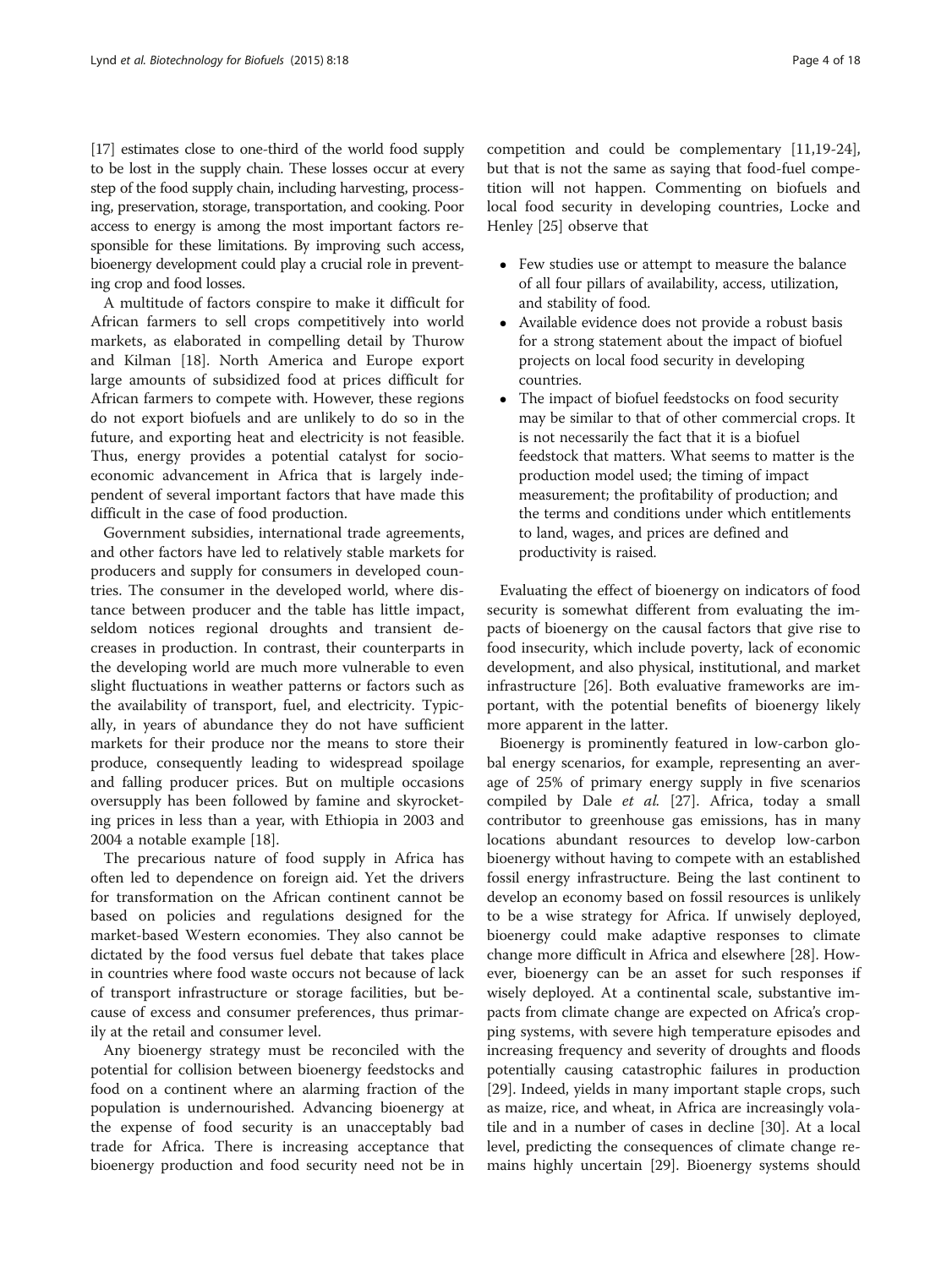therefore be deployed in ways that support resilience (economic and climatic) in African food cropping by, for example, enabling economically productive novel crop rotations and cropping patterns to combat increasing levels of pests and diseases in both food crops and forestry systems [\[31,32](#page-15-0)] and alternative markets during times of oversupply [[26\]](#page-15-0).

UNEP has estimated that more than a quarter of the African continent is at present in the process of becoming useless for cultivation due to degradation [\[33\]](#page-15-0). Cultivation of perennial grasses, which are potential bioenergy feedstocks, is well established as a means to increase soil carbon stocks and restore degraded land [\[34-36\]](#page-16-0). However, this subject has in general received more study in temperate climates than under conditions typical in Africa.

In pursuit of maximizing the development benefits of bioenergy, it is important to consider the entire bioenergy supply chain. At the front end, the availability of land and means by which land is accessed are critical [[25\]](#page-15-0). At the back end, the extent to which bioenergy products are - or are not - aligned with and used to address high-priority social needs is equally important. We note in this context that electricity, cooking fuel, and fuel for agricultural machinery are key needs in many parts of Africa, whereas the need for fuel for light-duty vehicles is often less critical. In situations where bioenergy can provide previously missing links that enable new value chains, there is potential for large and indeed transformative development benefits.

### Bioenergy overview

There are a substantial number of bioenergy feedstocks, conversion processes, and products, as summarized in Tables [1](#page-5-0) and [2](#page-5-0) and reviewed in more detail elsewhere [[37,38\]](#page-16-0). Established combinations include:

- Woody cellulosic biomass undergoes combustion to produce electricity and heat.
- Starch- and sugar-rich crops undergo fermentation to produce ethanol.
- Oil seeds undergo pressing and transesterification to produce biodiesel.

Processes based on grains, sugarcane, or palm oil achieve rather high per hectare fuel productivity. However, this parameter is generally lower for fuels from oil seeds, which are in many cases coproducts of animal feed production. Fossil fuel displacement ratios, as well as greenhouse gas emission reductions, are generally high for processes based on sugarcane, cellulosic feedstocks, and oil-rich crops, and positive but moderate for bioenergy production from grains. Processes based on cellulosic feedstocks offer broad site range, potential for high per hectare yields, and low feedstock purchase cost. In addition, there is well-documented potential for environmental benefits from incorporating perennial grasses into agricultural landscapes with respect to soil fertility and land reclamation, water quality, and wildlife habitat [[34,35,56-58](#page-16-0)]. While cellulosic feedstocks are widely thought to offer great promise for the future, conversion technology to liquid fuels is still under development and is not yet widely applied.

The potential of drought-resistant plants in regions with lower precipitation should also be considered. For example, agave plants are drawing attention as a prospective feedstock for biofuel production because of their ability to grow in dry climates, high biomass yield, and high concentrations of soluble sugar content [\[59](#page-16-0)]. A recent life cycle analysis of the potential of these succulent plants as a feedstock for first-generation biofuel production suggests that they show much promise with minimal impact on food production or pressure on water resources [[60\]](#page-16-0). Traditionally, agaves are commercially cultivated primarily as a fiber source, often in arid, warm regions; some can tolerate temperatures of up to 65°C [\[61\]](#page-16-0) and are therefore a good feedstock candidate for second-generation biofuels in an African context, where residues could potentially be further processed in small-scale operations for heat or electricity generation. Another intriguing aspect of some of the agaves is their response to increases in  $CO<sub>2</sub>$  concentration. Graham and Nobel [[62\]](#page-16-0) performed long-term experiments that showed a greater than 100% increase in water-use efficiency and a significant increase in dry mass production when the  $CO<sub>2</sub>$  concentration was doubled.

Compounding new technology risks with risks likely inherent in many African applications - for example, those involving infrastructure, business models, and governance - is unlikely to be a good strategy. As a result, a strong argument can be made for deploying established bioenergy technology in an African context. At the same time, improvements in technology for both biomass production and conversion may make possible more beneficial and widespread application in the future. Considering these two factors together, it is important to employ meritorious, current bioenergy technologies in ways that enable rather than impede deployment of future technologies, and to develop and deploy future processes in ways that expand rather than contract opportunities for early adopters and investors [\[63\]](#page-16-0).

An illustrative and potentially important example is the possible progression from established processing of sugarcane to not-yet-established cellulosic biofuel technology. Sugarcane processing to ethanol, often accompanied by electricity and/or sugar, produces fuel competitive with global petroleum prices, has a very positive ratio of fossil fuel displacement: fossil fuel input, high fuel yields per hectare, and generally positive sustainability metrics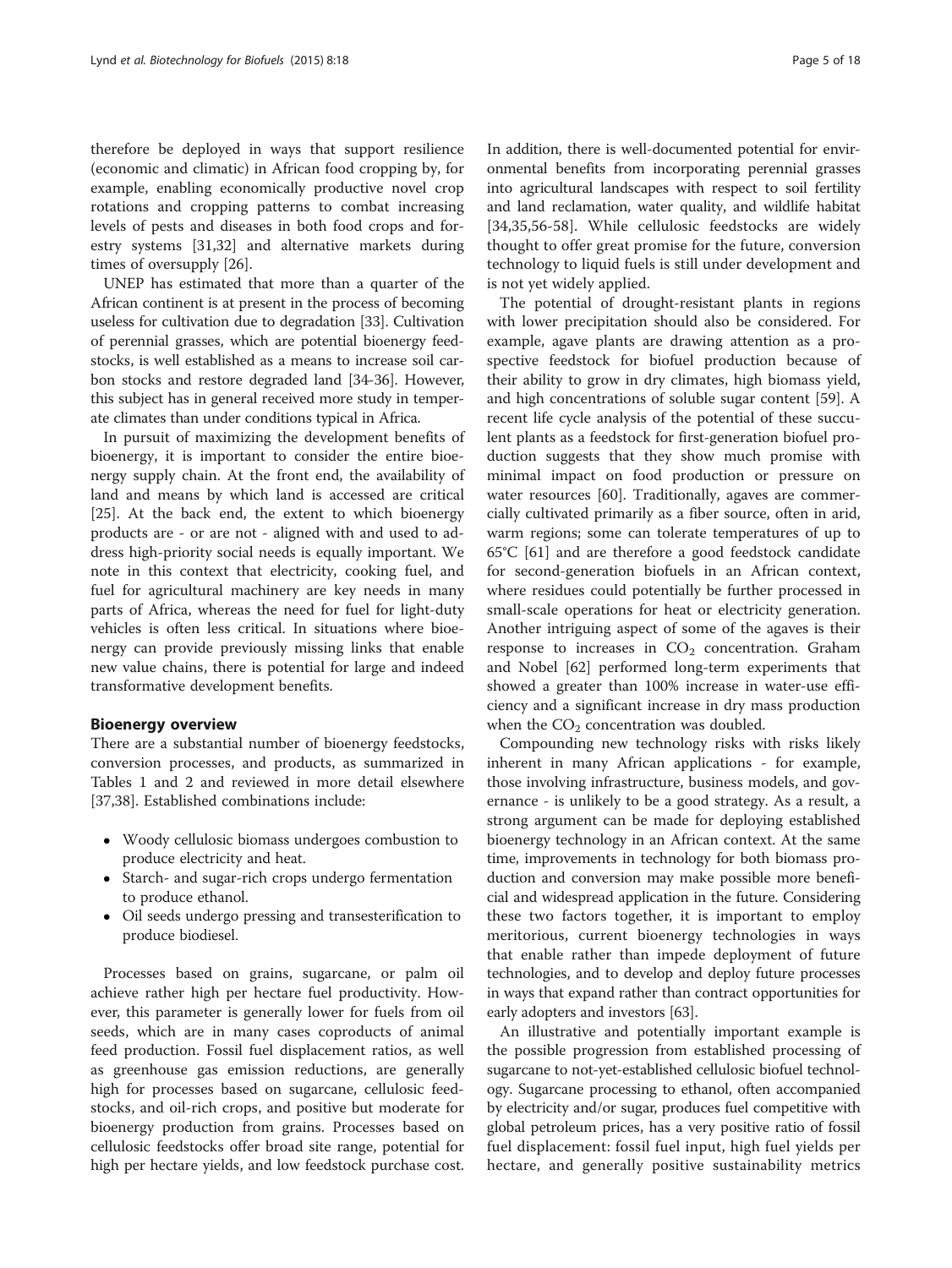<span id="page-5-0"></span>Table 1 Bioenergy feedstocks

| Crop category            | Example                               | Industry status                                                                     | Land, environment, and energy                                                                                                                                                                                                                                                                                                                                      |
|--------------------------|---------------------------------------|-------------------------------------------------------------------------------------|--------------------------------------------------------------------------------------------------------------------------------------------------------------------------------------------------------------------------------------------------------------------------------------------------------------------------------------------------------------------|
| Starch-rich <sup>1</sup> | Maize, wheat, sorghum                 | About 50 billion L ethanol in the US<br>based on maize                              | Typically grown on high-quality cropland with substantial<br>fertilizer input. Fossil energy displacement ratio 1.3 to 1.7.<br>4.000 L ethanol/ha in the U.S.                                                                                                                                                                                                      |
| Sugar-rich <sup>2</sup>  | Sugarcane, sugar beets                | About 23 billion L ethanol in Brazil<br>based on sugarcane                          | Grown primarily on former pastureland in Brazil. Agrichemical<br>inputs less than maize. Fossil energy displacement ratio about<br>8 to 10, 6,700 L/ha in Brazil today, could be substantially higher<br>with conversion of cellulosics, energy cane.                                                                                                              |
| $Oil$ -rich <sup>3</sup> | Rapeseed, soy, sunflower,<br>palm oil | About 23 billion L produced worldwide,<br>most in the EU, US, and Brazil            | Rapeseed, soy generally grown on cropland. Most palm oil<br>plantations are on former forests. Fossil energy displacement<br>ratio 2 to 2.5 for rapeseed and soy, about 4 to 8 for palm.<br>530 L/ha for soy in Argentina; 3,600 L/ha for palm in Malaysia.                                                                                                        |
| Cellulosic <sup>4</sup>  | Grass, trees, various wastes          | 331 TWh electricity globally. Liguid fuel<br>capacity about 175 million L worldwide | Could in principle grow on land unsuitable for crops. Potential<br>environmental benefits when incorporated into agricultural<br>landscapes. Fossil energy displacement ratio somewhat<br>speculative for liquid fuel production but expected to be<br>similar to sugarcane. Over 7500 L/ha based on miscanthus<br>yields in the US (25 tonnes/ha), 75 US gal/ton. |

<sup>1</sup>Starch-rich crops: annual production [[39\]](#page-16-0); fossil energy displacement [[40](#page-16-0)]; corn yield [[41\]](#page-16-0); dry mill yield [[42\]](#page-16-0).<br><sup>2</sup>Sugar-rich crops: annual production [43]; fossil energy displacement and ethanol land vield [44].

<sup>2</sup>Sugar-rich crops: annual production [\[43](#page-16-0)]; fossil energy displacement and ethanol land yield [[44\]](#page-16-0).

 $3$ Oil-rich crops: annual production [\[7\]](#page-15-0); fossil energy displacement [[45](#page-16-0),[46\]](#page-16-0); soy oil yield [\[47](#page-16-0)]; palm oil yield [[48\]](#page-16-0).

Cellulosic crops: global electricity [[49](#page-16-0)]; global cellulosic biofuel capacity [\[37](#page-16-0)]; current miscanthus yields [\[50](#page-16-0)].

[[64](#page-16-0),[65\]](#page-16-0). Lignocellulose is present in sugarcane in about a 2:1 ratio relative to sugar. Converting the lignocellulose as well as the sucrose fractions in sugarcane would substantially increase yields of energy and revenue per ton, and growing "energy cane" with reduced sugar content would have the multiplicative effect of increasing tons per hectare. Once conversion of the lignocellulose component

of sugarcane is established, this would enable conversion of other cellulosic crops, for example, those with a higher tolerance to drought, that could be grown where sugarcane cannot. Thus, there is a continuous and potentially advantageous path from fermenting only the soluble sugars present in cane to also fermenting cellulosic residues once the required conversion technology is available.

|  |  |  |  | Table 2 Modern bioenergy conversion technology summary |  |
|--|--|--|--|--------------------------------------------------------|--|
|--|--|--|--|--------------------------------------------------------|--|

| Category                                      | <b>Products</b>                                                                            | <b>Technology</b>                                                                                                                                                                                        |  |  |
|-----------------------------------------------|--------------------------------------------------------------------------------------------|----------------------------------------------------------------------------------------------------------------------------------------------------------------------------------------------------------|--|--|
| Non-biological                                |                                                                                            |                                                                                                                                                                                                          |  |  |
| Combustion <sup>1</sup>                       | Electricity, heat                                                                          | Mature. Electricity generation rather capital intensive<br>(about \$1,900 - \$4,300/installed kW).                                                                                                       |  |  |
| Gasification <sup>2</sup>                     | Electricity (via gas turbines) or synthetic<br>gasoline and diesel (e.g., Fischer-Tropsch) | Limited commercial application. Often highly capital<br>intensive (about \$375/L annual capacity for coal<br>liquefaction in South Africa).                                                              |  |  |
| Pyrolysis <sup>3</sup>                        | "Biocrude", a mixture of liquid-phase organics                                             | Limited commercial application. \$2/L annual capacity<br>for production of naptha and diesel.                                                                                                            |  |  |
| Pressing and transesterification <sup>4</sup> | Biodiesel from oil-rich crops                                                              | Mature. Relatively simple, low capital (\$0.33/L installed<br>capacity for biodiesel in Europe).                                                                                                         |  |  |
| <b>Biological</b>                             |                                                                                            |                                                                                                                                                                                                          |  |  |
| Fermentation of starch and sugars             | Ethanol, potentially many other molecules                                                  | Mature for ethanol production. Capital cost <sup>5</sup> about<br>\$1.20/L installed capacity for ethanol with cogeneration<br>in Brazil, about \$2/L installed capacity for maize ethanol<br>in the US. |  |  |
| Anaerobic digestion                           | Methane                                                                                    | Rather mature. Can be applied to both liquid and solid<br>wastes. Many thousand small-scale digesters operative,<br>particularly in China and Germany.                                                   |  |  |
| Lignocellulose hydrolysis and fermentation    | Ethanol, potentially many other molecules                                                  | Not mature. Hydrolysis can be accomplished via acid<br>or enzymes. Several fermentation options and<br>configurations.                                                                                   |  |  |

 $\frac{1}{2}$ Combustion capital costs: [[51\]](#page-16-0).<br> $\frac{2}{5}$ Casification capital costs: [52]

<sup>2</sup>Gasification capital costs: [\[52](#page-16-0)].

<sup>3</sup>Pyrolysis capital costs: [\[53](#page-16-0)].

<sup>4</sup>Biodiesel capital costs: [\[54](#page-16-0)].

<sup>5</sup>Sugarcane ethanol capital costs: [\[55](#page-16-0)].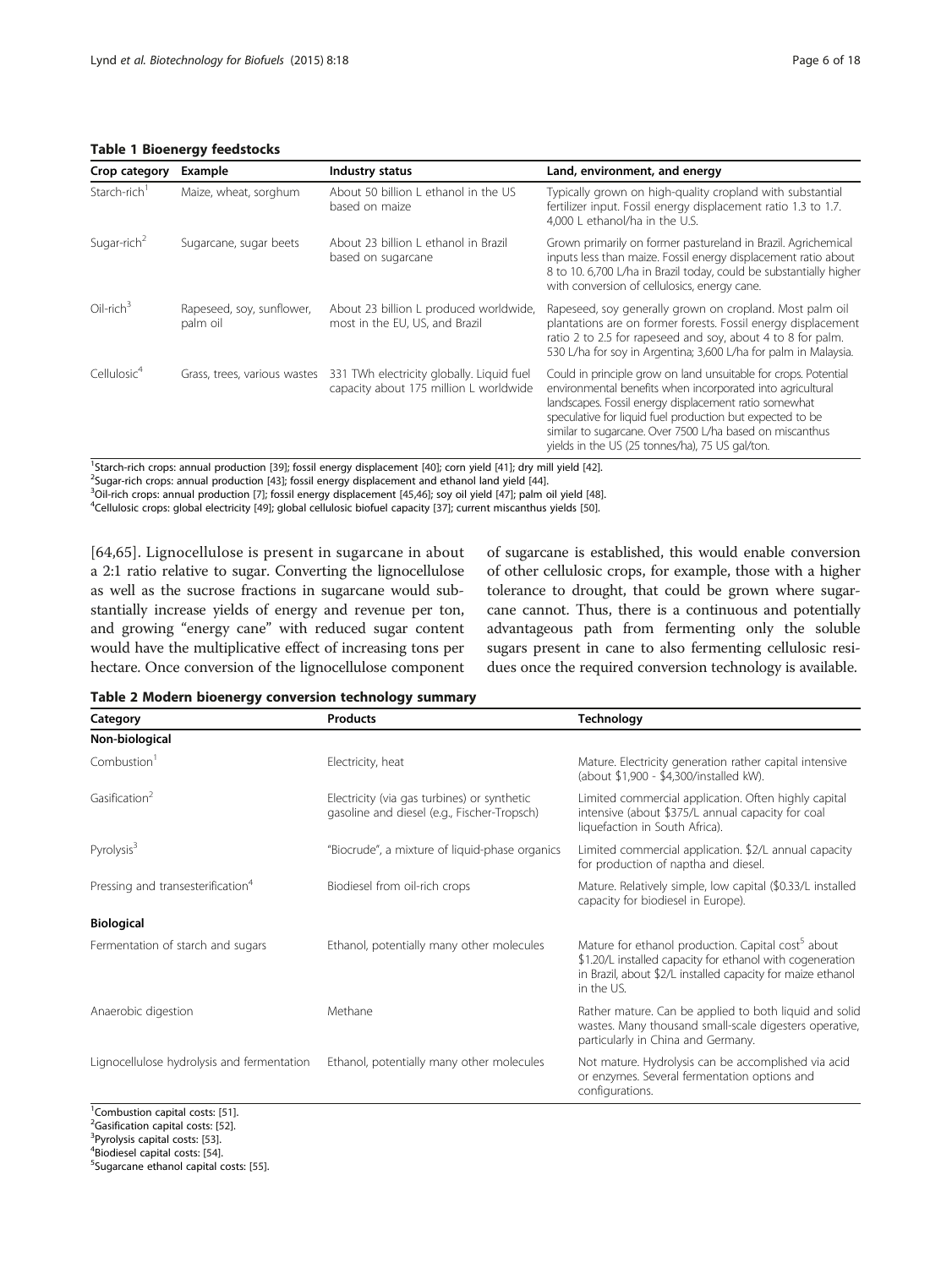<span id="page-6-0"></span>Bioenergy can and is being produced over a broad range of scales from village-scale digesters and biodiesel refining operations to industrial-scale facilities which produce up to a half billion liters per year of fuel and process up to over five thousand dry metric tons per day of feedstock. Large-scale facilities require large land areas as well as technological expertise and capital not available within many African communities. At the same time, high efficiency and financial viability are often easier to achieve at a larger scale as compared to smaller scale and scattered markets with low purchasing power of the populations. This conundrum remains to be resolved, and is likely to be fertile ground for creative approaches that are tailored to location-specific circumstances and will likely evolve over time. The Brazilian experience suggests (see the section later in the paper) that broadly distributed social benefits and large-scale efficient bioenergy production need not be mutually exclusive.

# Experience with bioenergy in Africa

In 1990, Africa's primary energy consumption had reached 16 EJ, less than 5% of the global energy demand, of which bioenergy provided 60%. By 2010, its primary energy consumption had risen to 28 EJ, slightly more than 5% of the global demand, with bioenergy providing about half of this for the continent as a whole and much larger shares in some regions [\[66](#page-16-0)]. Africa's dependence on traditional forms of biomass for energy has not diminished and is not predicted to do so in the foreseeable future (Figure 2).

Biomass has been and remains the main source of energy for many people in Africa both in rural and in urban areas. For Sub-Saharan Africa (excluding South Africa), over 80% of the total energy supply for heating, cooking, and processing of agricultural produce is derived from biomass, such as fuel wood and agricultural

residues [[66,67\]](#page-16-0). In most of this region's cities, where the population is still booming, the majority of households are dependent on wood energy more than on any other sources for such purposes. Cooking on open fires is highly energy inefficient and also poses a major public health problem; an estimated four thousand Africans die prematurely every day from household smoke pollution [[67,68\]](#page-16-0). Demand for wood for cooking, particularly when converted to charcoal to sell into urban markets, can exceed supply, resulting in environmental degradation in addition to serious health impacts [\[67,68\]](#page-16-0). By contrast, modern bioenergy involves using higher efficiency technology to produce fuels, electricity, and heat.

Africa is looking for more efficient and affordable household energy sources that can enhance rural development and reduce the burden on women to provide the energy needs of their households while combating deforestation, land degradation, and desertification. In this context, there have been various bioenergy initiatives implemented to increase access of rural and peri-urban populations to clean and sustainable energy and modern bioenergy sources. These initiatives have targeted both the demand and supply sides. Projects can be categorized as follows:

1. Increasing access to traditional sources of energy such as wood and charcoal in a more sustainable manner through reforestation and investments in energy production plantations while increasing diversification of products and income opportunities on the end-user side, and the use of efficient conversion technologies such as improved cookstoves. Examples include projects funded by the World Bank in the Democratic Republic of Congo, and in Malawi with the Jatropha, Neem, and Moringa project [[67,69,70](#page-16-0)].

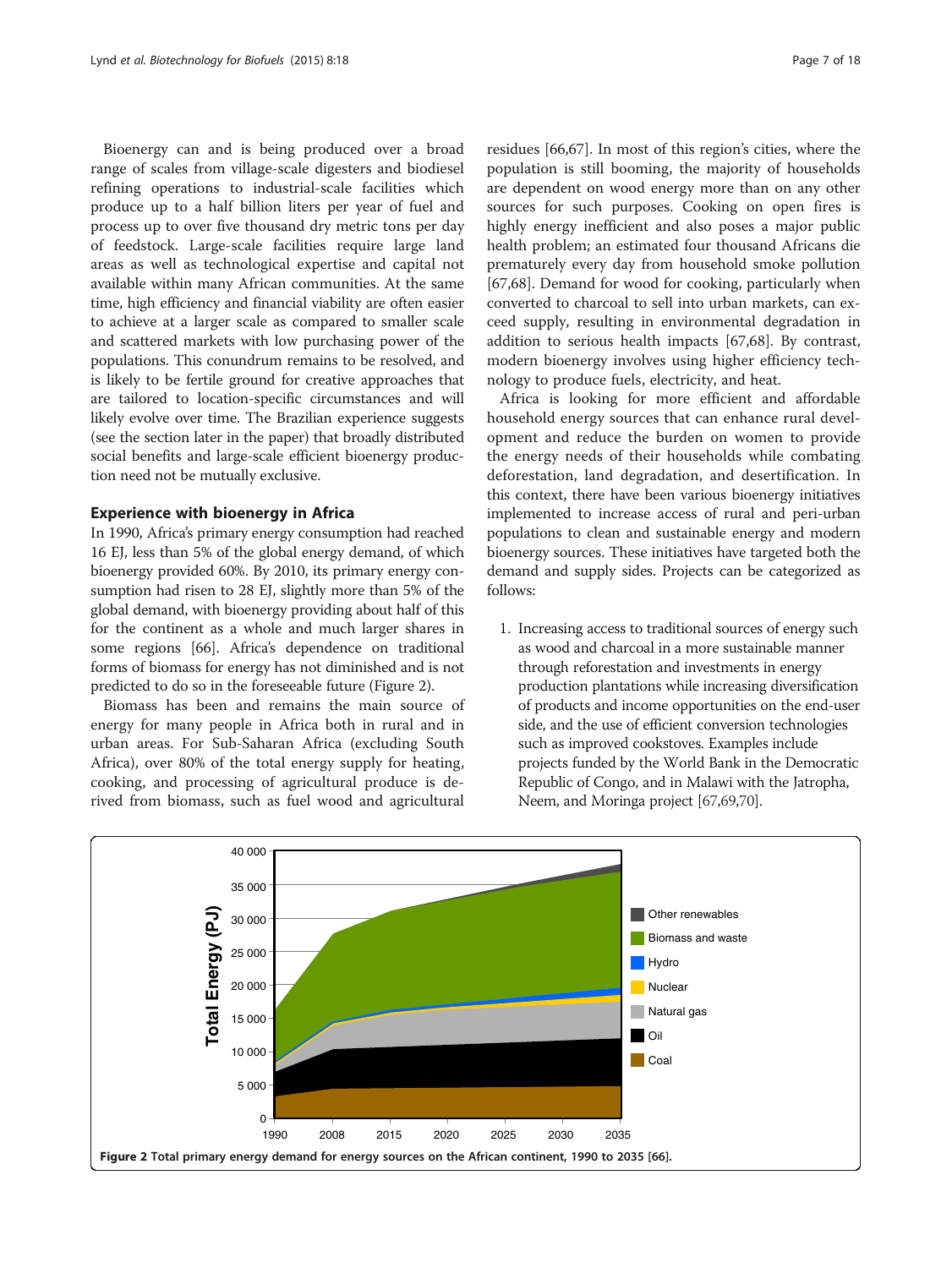- 2. Using agricultural residues, municipal waste, and non-food crops, hence avoiding competition with food crops. Such energy sources are not fully developed and constitute a promising avenue, as demonstrated through several experiences in various regions of the continent. Country-specific projects include those in Senegal, Ghana, Kenya, Uganda, Tanzania, and Malawi, as presented in Table [3.](#page-8-0)
- 3. Using liquid biofuels such as ethanol and biodiesel and the corresponding technologies for conversion and utilization to substitute the traditional sources and conversion technologies. This is the case in the Ethiopian government-led project, but also in several other Southern and East Africa countries including Madagascar, Mauritius, South Africa, Zambia, and Malawi, to name a few. Examples of these options and related initiatives are summarized in Table [3.](#page-8-0)

Diaz-Chavez [\[20](#page-15-0)] reported a detailed study of biofuel development and potential in African countries selected to represent different regions: Senegal, Mali, Kenya, Tanzania, Mozambique, and Zambia. This study concluded that Africa has potential to meet both its food and fuel needs from biomass, neither of which occurs today, and that biofuel production could help unlock Southern Africa's latent potential and positively increase food production if it brings investment in land, infrastructure, and human resources. Further conclusions, illustrative of both potential and challenges, included the following:

- Yields of currently cultivated land in the less developed countries could be tripled by using improved management practices, potentially freeing up more land for biofuel production.
- It is estimated that the area under sugarcane in the region could be doubled without reducing food or destroying valuable habitats.
- Mozambique has immense agricultural potential, with an estimated 36 million ha of arable land of which only 10% is presently in productive use.
- Negative impacts have occurred in some areas (not whole countries), such as displacement, and these should not only be avoided but legally penalized.
- The capacity to implement and monitor needed policies is limited in some countries.
- Bioenergy projects in Africa have not been without challenges related to feedstock production, technology, and social factors such as consumer preferences and institutional coordination. In particular:
- There is a constraint of reliable feedstock supply under circumstances that achieve low agricultural yields today. Given the low and/or volatile level of yield for many crops - most of which are rain fed

with low access to quality inputs and equipment bioenergy projects have suffered from irregular feedstock provision in terms of quality and quantity, making the availability of bioenergy products unstable and unpredictable. When feedstocks are derived from non-food crops for which a research gap remains to be filled, for example, jatropha or other tree crops, the situation has often been particularly challenging. Under such circumstances, price stability and confidence of consumers are easily eroded, and the new adopters shift back very quickly to traditional biomass sources of energy and equipment, for which sources of supply are well established. The myth that some favored new crops, such as jatropha, would be immediately commercially productive on marginal land is now realized to be predominantly false [\[9](#page-15-0)].

- Consumer preferences are difficult to shift to new technologies in cases where the energy density and efficiency of new biomass-derived products is lower than that of well-established products. On the other hand, ease of handling, including safety and cleanliness, have been found to be a significant factor for adopting liquid-based biofuels such as ethanol for cooking [\[74\]](#page-16-0).
- Experience in many African countries reveals that price incentives have not been sufficient for adoption of biofuels given the lower energy density of the new product (briquettes for instance) compared to charcoal. Under such circumstances, more research is needed in order to improve the efficiency of these new technologies.
- Isolated projects, even those with tangible outcomes, have in some cases not proved sustainable or conducive to a qualitative transformation process. This has been the case in a number of projects conducted by external partners with weak involvement of government and national stakeholders. Furthermore, many projects still need to be scaled up for a real impact on a large fraction of the population.
- Institutional constraints must also be faced in terms of coordination and synergies to be built among government units. Agriculture, environment, and energy departments rarely work together to discuss and design bioenergy strategy frameworks and harmonized policies and regulations. Private sector participation is also at its early stage, as most projects are initiated by non-governmental organizations (NGOs) and international partners.

Although modern bioenergy industries are emerging in several African countries, in particular, where an incentive exists for blending ethanol with gasoline, most of them still lack the capacity to develop an economically viable and sustainable bioenergy industry. However,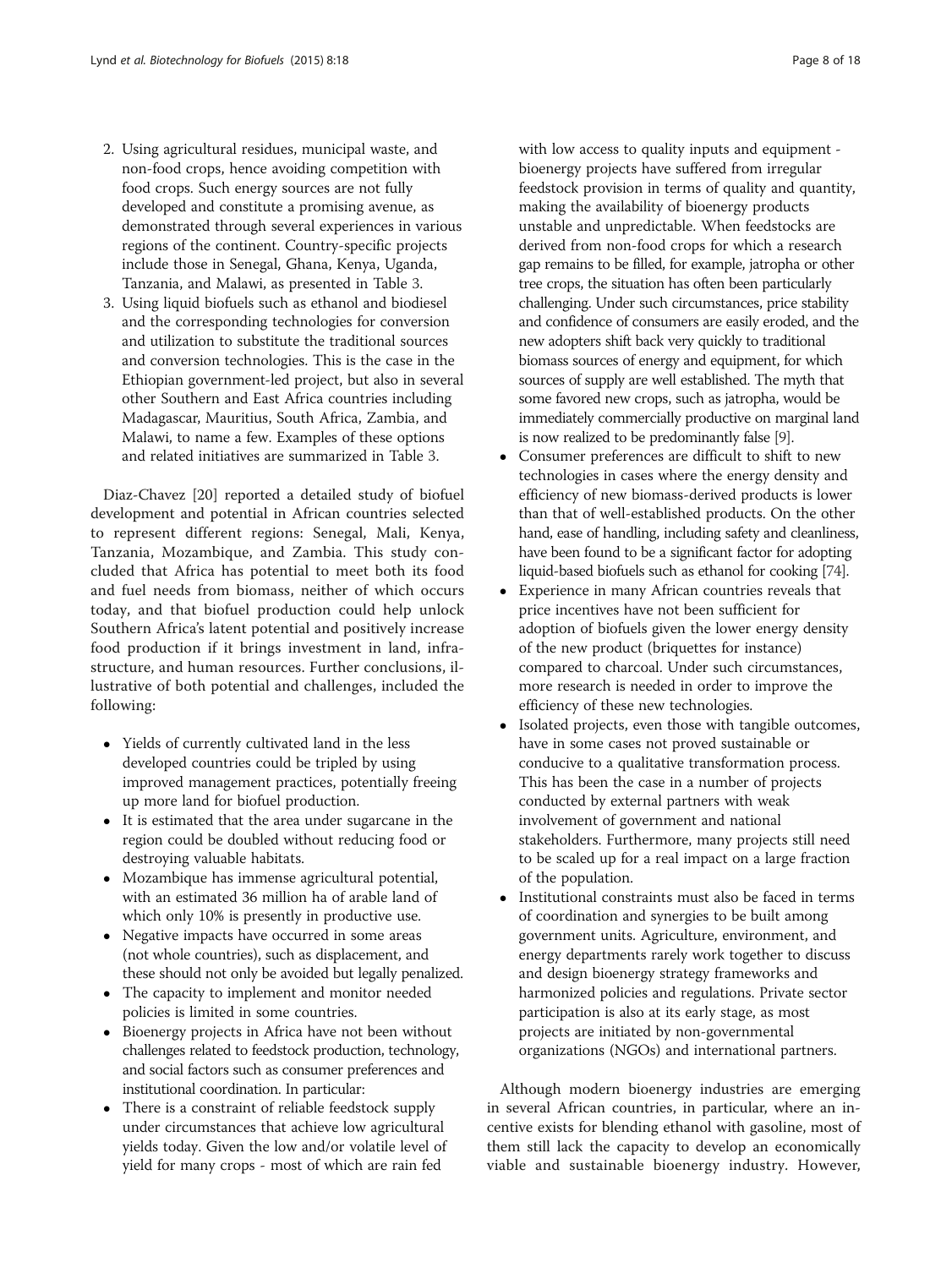# <span id="page-8-0"></span>Table 3 Examples of bioenergy initivatives in Africa

| Country                     | Initiative                                                                                                                                                                                                                                                                                                                        | Opportunities/comments                                                                                                                                                                                                                                                                                                                                          |
|-----------------------------|-----------------------------------------------------------------------------------------------------------------------------------------------------------------------------------------------------------------------------------------------------------------------------------------------------------------------------------|-----------------------------------------------------------------------------------------------------------------------------------------------------------------------------------------------------------------------------------------------------------------------------------------------------------------------------------------------------------------|
| Ethiopia                    | National biogas program, which plans to build 14,000<br>domestic biogas digesters [71]. A 5% blending of petrol<br>and ethanol since 2008.                                                                                                                                                                                        | Under the national biomass program, a 4-year<br>demonstration project has demonstrated notable<br>benefits of replacing fuelwood (currently 29%) and<br>kerosene (42%) with ethanol stoves; notably reduced<br>foreign exchange to import kerosene, reduced distance<br>traveled to collect firewood by 73%, and improved<br>indoor air quality [15].           |
| Ghana                       | Jatropha oil for mixing with diesel (70% plant oil/30%<br>diesel) to fuel butter processing equipment, and as a<br>kerosene substitute for use in lanterns [72].                                                                                                                                                                  | Village-level biofuel production. Note: Jatropha has<br>been planted in a number of other African countries<br>such as Malawi and Mozambique (see below) as well<br>as Mali [15]. In South Africa currently only allowed for<br>experimentation [73].                                                                                                           |
| Kenya, Tanzania, and Uganda | Afforestation for sustainable charcoal production [74].                                                                                                                                                                                                                                                                           | Charcoal making supports about 500,000 full-time and<br>part-time charcoal producers. Wood fuel demand is<br>double the supply, with forest cover decrease by 2%<br>annually, thus incentive for tree planting. Charcoal<br>remains preferred choice over briquettes despite<br>higher price and more pollution. Note: See also<br>initiatives in Senegal [15]. |
| Madagascar                  | Ethanol as a household fuel and alternative sources of<br>energy to relieve the pressure on forest resources and<br>reduce childhood mortality [75].                                                                                                                                                                              | Identified need for a regulation, Government support<br>and optimization identified as key requirements for<br>success.                                                                                                                                                                                                                                         |
|                             | Gel fuel to replace charcoal as a cooking fuel in urban<br>areas [69].                                                                                                                                                                                                                                                            | Identified need for economic sustainability.                                                                                                                                                                                                                                                                                                                    |
| Malawi                      | Restoration and commercial use of tree crops, including<br>marginal lands [70].                                                                                                                                                                                                                                                   | Potential for integrating various tree species to increase<br>crop yield, rehabilitate degraded land, and improve the<br>soil fertility. Products are used as bio fertilizer and green<br>charcoal.                                                                                                                                                             |
| Mauritius                   | Cogeneration, primarily using bagasse, renders sugar<br>industry electricity self-sufficient, with estimates that<br>excess bagasse-derived power accounts for 30% of<br>total electricity demand in the country [76].                                                                                                            | Life cycle analysis shows that despite potential negative<br>consequences such as high water consumption and<br>eutrophication, benefits include lower GHG emissions<br>and acidification; probably the only stable alternative to<br>100% coal imports.                                                                                                        |
| Mozambique                  | Initiated in 2004, biofuel production originally dominated<br>by small-scale farmers, now by foreign commercial<br>investors [77].                                                                                                                                                                                                | Originally the focus was primarily on jatropha biodiesel,<br>now there is increased emphasis on bioethanol derived<br>from sugarcane and sorghum.                                                                                                                                                                                                               |
| South Africa                | Mandatory blending of petrol and diesel with biofuels<br>as follows: 5% minimum concentration for biodiesel<br>blending, and permitted range for bioethanol blending<br>from 2% to 10% v/v [78]. Target date of 1 October 2015.                                                                                                   | South African Airways plans 50% use of aviation biofuels<br>by 2020. Energy crops include sweet sorghum and<br>sugarcane [79,80]. Renewable energy feed-in tariff<br>implemented to establish energy prices including<br>a profit margin to attract developers to invest [81].                                                                                  |
| Tanzania                    | Sisal biogas. Conventionally only 4% of the plant (fiber)<br>has been used to make items such as ropes and carpets.<br>Two projects to date resulted in improved efficiency for<br>biogas and biofertilizer production; current electricity<br>output is150 kW with plans to expand to other estates<br>for a total of 6 MW [15]. | A private company without external support leads this<br>initiative, which led to an 80% increase in the number<br>of children attending school, while access to health<br>care also improved as a result of the energy supplied<br>to schools and hospitals.                                                                                                   |
| Zimbabwe                    | Planned current 5% blending of ethanol in petrol to<br>15% [82].                                                                                                                                                                                                                                                                  | The technical feasibility and potential were demonstrated<br>when the commercial producer reached maximum<br>generation capacity of 18 MWe. About 8 MWe is used<br>for sugarcane ethanol, leaving 10 MWe surplus.                                                                                                                                               |
|                             | Jatropha cultivation for biodiesel [83].                                                                                                                                                                                                                                                                                          | Objective is to produce biodiesel to meet 10% import<br>substitution (approximately 100 million L per year) from<br>jatropha, using an existing facility operating on cotton<br>and sunflower seeds.                                                                                                                                                            |

opportunities exist as several regional economic communities have defined very clear strategies that need substantial support to be adapted and implemented in a comprehensive manner at the national level. This is the case, for example, of the West African Economic and Monetary Union, which has adopted a bioenergy strategy since 2008 [[84](#page-17-0)]. One of the main drivers of bioenergy development in this region resides in reversing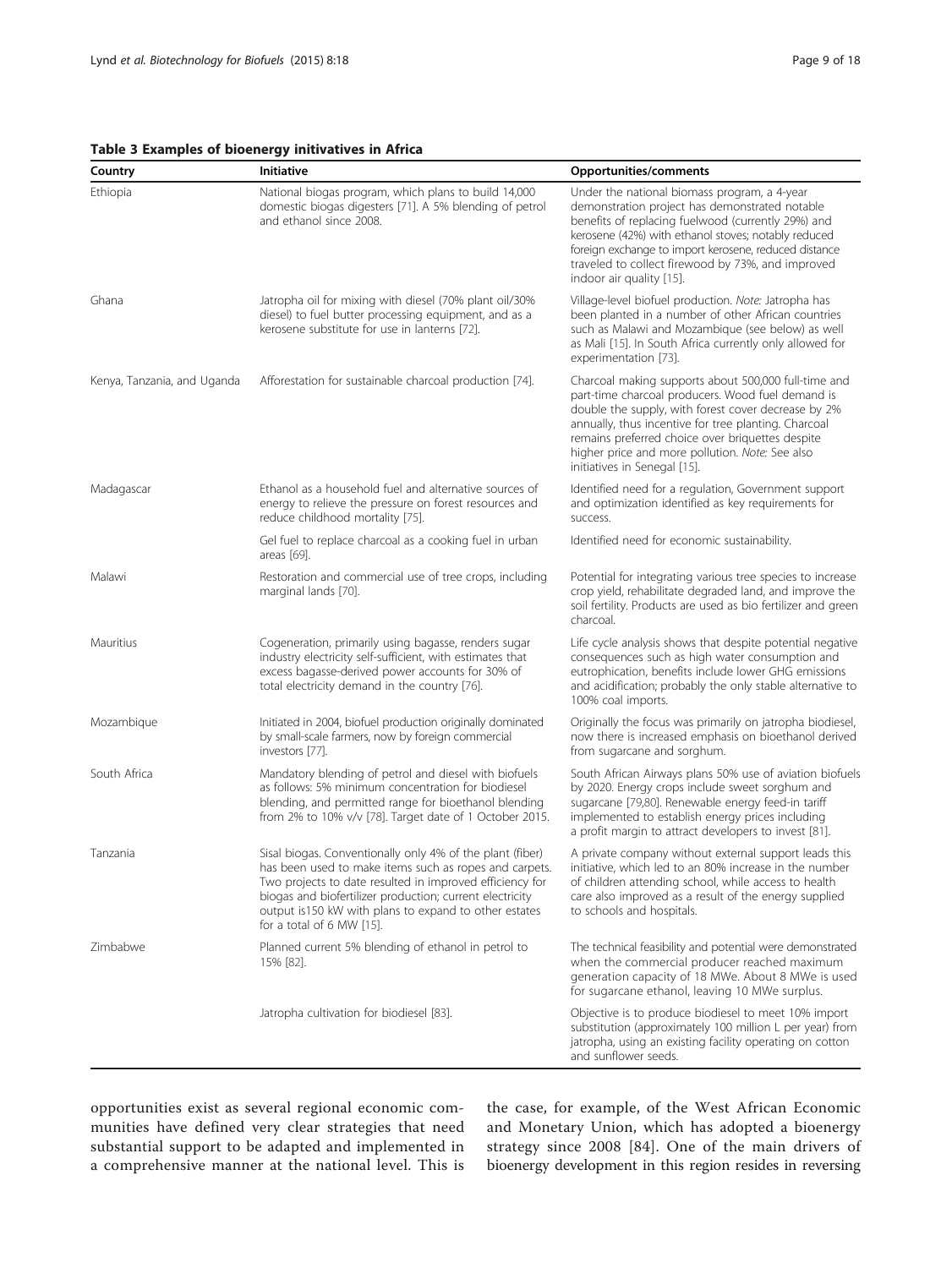the trend of desertification and land degradation, and developing sustainable energy sources for cooking, heating, and food processing. Therefore, the key strategies aimed at providing alternative fuels can be expected to benefit from reliance on a combination of feedstocks provided through reforestation with fast-growing and adapted species that can be harvested sustainably and processed into cleaner fuels. In areas where reforestation is not possible, bioenergy development has been encouraged through multicropping systems and careful management of water resources [\[84\]](#page-17-0).

# The Brazilian experience

Brazil's modern bioenergy industry, one of the two largest in the world in absolute terms, is by far the largest in terms of fractional energy supply, and is the foremost example of bioenergy deployed in a developing country context. Soils and climates in much of Africa have similarities to those in Brazil, and Africa and South America are widely recognized as the continents with the greatest potential to increase modern bioenergy production [\[85](#page-17-0)]. Over the last three decades, Brazil saw marked increases in social development (minimum wage increase, poverty and hunger reduction), went from being a small player in international agriculture to the largest exporter in the world (number one in soybeans, beef, chicken, oranges, and coffee), and became energy independent with a large contribution from modern bioenergy (Table 4). There is substantial evidence that the emergence of Brazil's bioenergy industry positively impacted simultaneous advances in social development and agriculture. Brazil's bioenergy experience is thus of distinctive relevance to Africa.

However, we acknowledge at the outset the tremendous diversity of circumstances on the African continent, and that the Brazilian bioenergy model will in most cases require some adaptation to these circumstances. We note that development of bioenergy in Brazil has until recently targeted national markets, which for some African countries are small and/or otherwise impractical to rely on. As well, the expansion of Brazilian bioenergy production seen since 1980 began with already established industrial production of both sugar and ethanol, thereby providing a foundation of expertise and purchasing power that are present in some but by no means all African countries.

Sugarcane has been cultivated in Brazil since the sixteenth century and has always represented an important economic activity. In 1931, aiming to reduce dependence on imported liquid fuels and absorb the excess production of the sugar industry, the Brazilian government implemented a compulsory blend of at least 5% anhydrous ethanol in gasoline. During the period from 1931 to 1975, an average of 7.5% of gasoline demand was met by ethanol. In order to further reduce oil imports and increase energy security, the Brazilian government created the National Alcohol Program (Proálcool) in 1975. This program has evolved since then, with ethanol reaching price parity with gasoline on a BTU basis in about 2005 [[65](#page-16-0)]. A particularly significant development was the introduction of flex-fuel cars, able to use any blend of gasoline (E25) and hydrous ethanol. Flex-fuel cars currently represent 95% of sales of new cars, and pure ethanol can be used by 12.7 million Brazilian vehicles representing 47% of the national fleet [[92](#page-17-0)]. Ethanol currently provides about 50% of light-duty fuel and 25% of total road transport fuel in Brazil, with biodiesel production about one-tenth that of ethanol [[91\]](#page-17-0). However, the growth of ethanol production in Brazil has stalled in recent years due to government policies that maintain lower-than-market gasoline prices [[93\]](#page-17-0). Ethanol production as practiced today in Brazil has generally positive sustainability indicators, notably including life cycle greenhouse gas emissions on the order of 10% of a gasoline base case [[94\]](#page-17-0).

As in many other countries, Brazilian mills processing sugarcane use bagasse to produceheat and electricity. Increasingly, surplus electricity is sold to the grid. Today bagasse is the second leading source of energy for electricity generation in Brazil after hydropower [[91](#page-17-0)]. The progressive introduction of more efficient cogeneration systems allowed surplus electricity per ton of sugarcane processed to increase from approximately 20 kWh to up to 140 kWh in the most efficient mills, with room for

Table 4 Summary of Brazil's advances in social, agricultural, and energy sectors: 1980 to 2010

| Sector | Social                                |                                         |                                 | Agricultural                                       | Energy                                      |                                  |                                    |
|--------|---------------------------------------|-----------------------------------------|---------------------------------|----------------------------------------------------|---------------------------------------------|----------------------------------|------------------------------------|
| Index  | Minimum wage<br>$(US\$_{2010}/month)$ | <b>Population out</b><br>of poverty (%) | Global hunger<br>Index $(GHI)a$ | <b>Exports</b><br>(million $US\$ <sub>2010</sub> ) | Net imported<br>$(% \mathbf{A})$ (% supply) | Renewable<br>$(%$ supply $)^{b}$ | Biofuels (% liquid<br>fuel supply) |
|        | [86]                                  | [87]                                    | [88, 89]                        | [90]                                               | [91]                                        |                                  |                                    |
| 1980   | 207                                   | 67                                      | 10.4 (1981)                     | 24.700                                             | 42%                                         | 46%                              | 8%                                 |
| 2010   | 298                                   | 90                                      | 4.0(2011)                       | 62.100                                             | 10%                                         | 47%                              | 27%                                |

<sup>a</sup>The Global Hunger Index is used to evaluate the hunger situation by countries, considering: a) the undernourished population as a percentage of the total population, b) the prevalence of underweight children under the age of 5, and c) the under-5 mortality rate. Values less than 4.9 reflect "low hunger", values between 5 and 9.9 reflect "moderate hunger", and values between 10 and 19.9 indicate "serious hunger". The worst global hunger scores in 2011 were ascribed to Burundi and the Democratic Republic of Congo, with scores of 37.9 and 39, respectively.

b<br>The share of renewable energy supply remained about constant, but shifted from wood fuel used in households for cooking to liquid biofuels used in the transportation sector. In this period the total energy supply increased 234% (115 to 269 Mtoe) [[91\]](#page-17-0).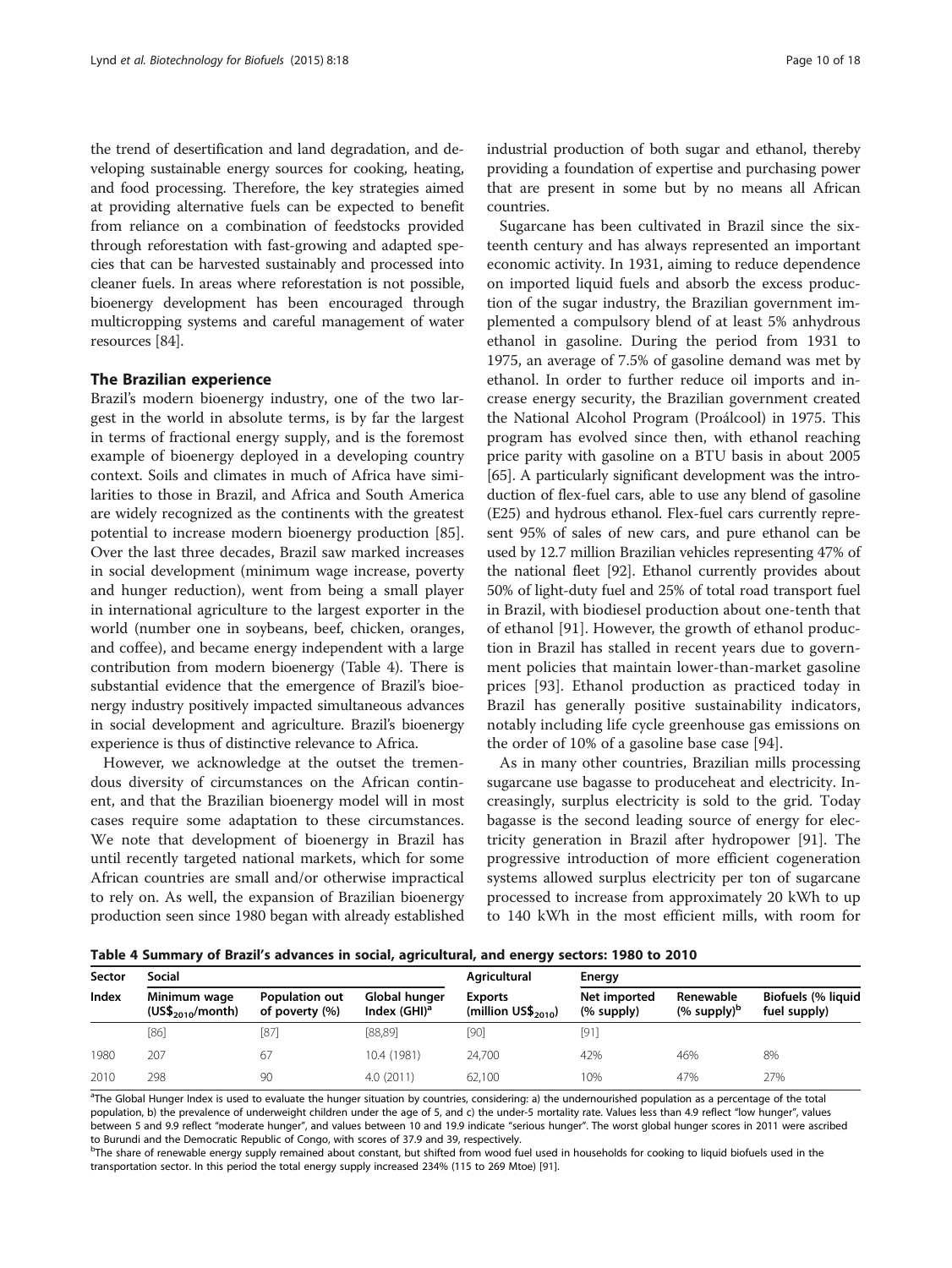further improvement to reach to about 200 kWh via integrated biomass gasification and combined cycles [\[95](#page-17-0)]. The electricity produced in Brazil from bagasse in 2012, 25 TWh, represents 5.6% of the electricity consumption in Brazil [\[96](#page-17-0)]. The installed power generating capacity of cogeneration systems in Brazilian mills, 9.3 GW, is a third of the 28 GW of installed capacity in the 47 Sub-Saharan African countries excluding South Africa [\[97\]](#page-17-0). Development of electrical generating capacity from bagasse in Brazil is a relatively recent event, occurring entirely within the last decade. As previously mentioned in Table [3,](#page-8-0) cogeneration from bagasse in Mauritius is extensive.

It is interesting to stress the relevance of yields improvement and densification to reduce the land requirement for agriculture, including bioenergy production, in Brazil [[98](#page-17-0)]. In recent decades, the sugarcane yield (tons/ hectare) grew at a cumulative average annual rate of 1.4% and the process yield (liters ethanol/ton) grew at an average rate of 1.6%, resulting in an average annual increase of 3.1% in ethanol production per hectare. Thanks to these gains, the area currently dedicated to the cultivation of sugarcane for ethanol production is 38% of the area that would have been required to obtain such production with the yields observed when Proálcool began. Almost all of the 4.8 Mha used to produce ethanol in Brazil, representing about 1.3% of the total area of rural properties, is former pasture land. Over the lifetime of the Proálcool program, pasture land devoted to beef production has decreased by 10%, but beef production has more than tripled as a result of both higher stocking densities (head/ha) as well as higher animal performance (kg beef/ head/year). Roughly threefold yield gains have also been observed over this period for grains and maize [[99](#page-17-0)]. As shown in Figure [3](#page-11-0), Brazil has achieved both food and gasoline independence, whereas substantial reliance on imports is observed for several African countries with substantial land resources.

There are about 400,000 direct jobs specifically related to ethanol production in Brazil, excluding the workers associated with sugar production [[100](#page-17-0)]. Under current conditions, the production of bioethanol per unit of energy produced, compared with mineral carbon, hydroelectricity, and oil, requires, respectively, 38, 50, and 152 times more human labor [[44](#page-16-0)]. About 81.4% of the employees work under a formal labor contract, compared to about 40% in the Brazilian agricultural sector as a whole. Formal work relations assure legislatively mandated rights such as retirement and annual paid vacations, unemployment insurance, extra monthly wages per year, health programs, and improved work conditions. Cooperative relations with workers' unions where sugarcane mills operate has fostered, among other benefits, reduction of illiteracy and increase of years attending school, and a reduction in underage

workers (from 15.3% in 1981 to less than 0.3% in 2009 [[100](#page-17-0)].

In a detailed analysis of the socio-economic impacts caused by the expansion of sugarcane cultivation, Assato and Moraes [\[101](#page-17-0)] studied the results of establishing sugarcane processing plants in two municipalities, Nova Alvorada do Sul and Rio Brilhante. They found an increase in the aggregate income which boosted local markets, as evidenced by an increase in the number of shops and services as well as a more active real estate sector. They also noted that jobs which derived from the expansion of the sugarcane industry, and from other industries related to this activity, have played a key role in retaining and attracting residents, thus reducing rural exodus and contributing to increased population in the two towns they analyzed. These towns feature a large number of surrounding rural settlements, in which crops are cultivated that existed before the arrival of the sugarcane industry. Assato and Moraes observed that the income (often subsistence initially) of family farms in these settlements was supplemented with the wages from the jobs created by the sugarcane industry either in the ethanol plants or in the sugarcane fields. A significant portion of family farmers reported improvement in their quality of life due to the social programs offered by the sugarcane industry-related companies and due to opportunities for (re)training, employment and education, especially for children. Data collected from interviews indicated improved education during the period after the installation of the sugarcane industry. The authors conclude that introduction of sugarcane culture created jobs that led to an increase in aggregate income of the municipalities, and through multiplier effects enabled improved indicators of health, education, and quality of life.

The question of how the Brazilian agricultural sector would have developed without the simultaneous rapid growth of the bioenergy industry is complex and would likely benefit from more study. Although bioenergy development was not a primary cause of the growth of Brazil's agricultural sector, it has likely been an accelerating factor in light of contributions to the development of rural communities and human resources together with improvements in logistics and trading infrastructure. Social development, agricultural development and food security, and bioenergy development in Brazil have been synergistic rather than antagonistic.

Important lessons from the Brazilian bioenergy experience of potential relevance in the African context include the following:

1. It is valuable for bioenergy feedstocks to be well known in agricultural terms, taking into consideration regional factors. Support by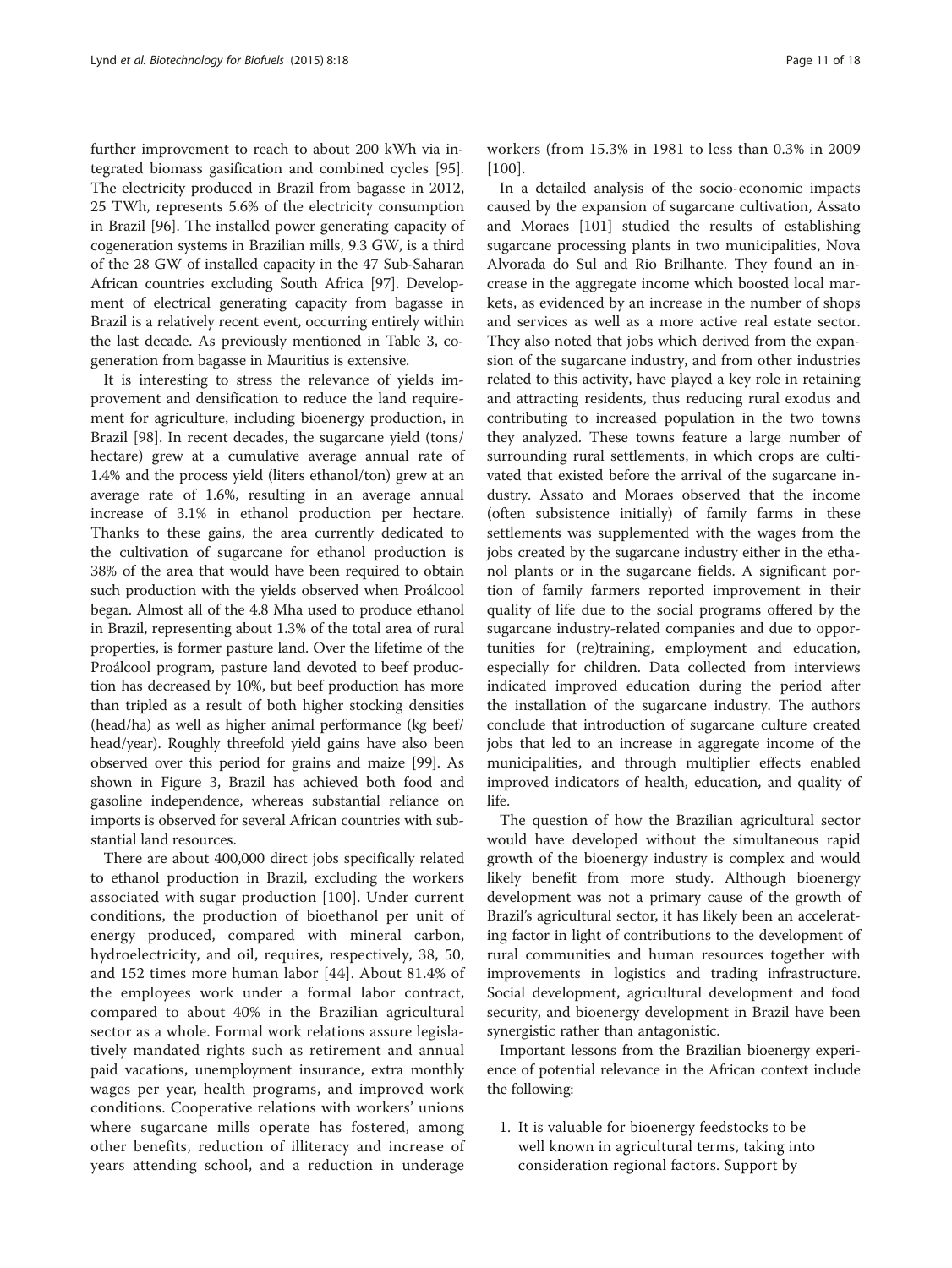<span id="page-11-0"></span>

breeding programs, built on a foundation of good germ plasm, is essential.

- 2. Selling into multiple product markets (for example, food, fuel, electricity) has been advantageous in Brazil.
- 3. Bioenergy production chains should score well in terms of life cycle indicators, which are generally fostered by efficient use of land, water, and energy.
- 4. The state and its agencies have fundamental roles in fostering sound biofuel programs by assessing/ creating/monitoring/enforcing the conditions for production/use, preferentially within a clear legal and normative framework. Important tasks include defining fuel (and blends) specifications, setting mandatory blending levels and implementing the program, and establishing a balanced tax regime taking into account appropriate externalities. These tasks are complex and demand both a technical background and negotiation among stakeholders, who frequently present contradictory perceptions and aims.
- 5. Social benefits should be explicitly considered within an integrated framework that also considers commercial viability, and are generally fostered by efficient production chains (point 3).

# The evolution of African agriculture

Van Kuelen and Schiere [\[102](#page-17-0)] suggest a scheme for the evolution of agriculture, focusing on mixed farming systems. Borrowing heavily from the four-stage progression they outline, we adapt this scheme here to describe agriculture in general and present attributes of each developmental stage.

As depicted in Figure [4,](#page-12-0) increasing population and resource pressure drives agriculture through a progression of modes from expansive/long fallow, to low external input/highly integrated, to high external input/specialized, to new conservation agriculture featuring extensive integration and high knowledge intensity. Agricultural integration, involving the exchange of material and energy between various agricultural activities and in particular crop and livestock production, plays a central role in this progression.

Most of Africa is supported by low input agriculture. Integration is practiced widely in some locations, for example, raising animals and crops on the same land in different parts of the year. However, the scope for integration can be restricted somewhat by very small farm sizes, for example, one or two hectares. Although much of the world's effort to increase food productivity is focused on specialized agriculture with high inputs, 50% of the world's food production and 70% of the world's people are supported by mixed crop-livestock agricultural systems featuring a significant level of integration, and much of this agriculture involves low inputs [[103](#page-17-0)]. Just as cell phones proliferated within Africa, bypassing the need to build a network of wires and poles, we see potential - and many benefits - to Africa progressing from the low external input, often integrated, mode to an African brand of new conservation agriculture bypassing some aspects of the high input/specialized mode. Realizing this potential is a challenge for policy makers, as we partially address in the section entitled [Future directions](#page-12-0).

Much has been written about bioenergy production from food crops grown outside of Africa leading to higher food prices and compromised food security [\[104-106](#page-17-0)].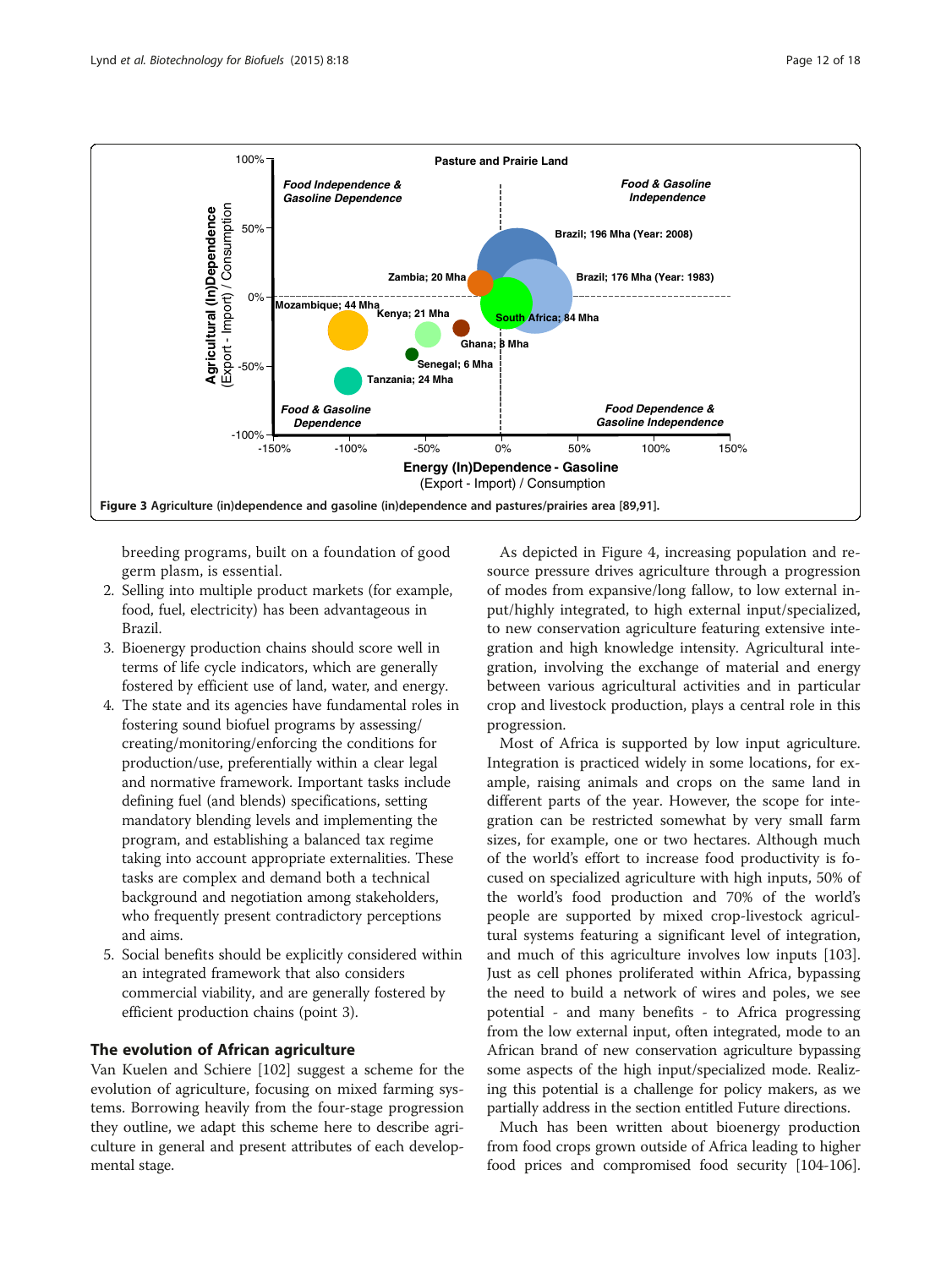<span id="page-12-0"></span>

Considerably less attention has been given to impacts of modern bioenergy production in Africa and, in particular, the potential benefits of such production with respect to food security. In fact, very few African examples of modern bioenergy production have been in existence at either small or large commercial scales over a long enough duration for sufficient data to be available to draw robust conclusions. In the Scurlock et al. [[107](#page-17-0)] analysis of the relatively large-scale Triangle sugarcane ethanol plant in Zimbabwe, mainly benign and positive impacts on sugarcane production and productivity were found by the implementation of an ethanol plant annexed to a sugar mill.

Perhaps more speculatively (and we acknowledge, controversially), it is possible to foresee an important role for biofuels in supporting resilience in food cropping, as opposed to the competitive outcome with food provision and access that is most often assumed. Here we speculate what might have happened over the last decade if Zambia, and indeed South Africa, had implemented a large-scale biofuel production program based on the use of maize as the primary feedstock. Crop production in Sub-Saharan Africa can be described as a boom, but under-supply, cycle that can lead to bouts of severe undernourishment. For example, in Zambia during 2010 and 2011, as a result of adverse climate conditions the maize crop failed, and Jayne [\[108\]](#page-17-0) states that "the government of Zambia spent 2-3% of GDP stabilising food prices. In 2012, better climatic conditions returned and a 1.5 million tonne maize surplus was generated. However, as the country only had the capacity to export 70 000

tonnes per month to other countries, it would have taken '20 months to export the surplus by which time (as a result of a lack of storage infrastructure) most would be unsuitable for human consumption. "Similar cycles are seen throughout the continent. And yet, if Zambia had a biofuel industry capable of using all or part of the grain surplus, an economic take-off would have been available supporting the development of the production and storage infrastructure, and during times of crop failure the remaining crop could be diverted back to human food markets. In this way the maize supply chain could become more resilient to climate shocks.

# Future directions

Modern bioenergy can be an agent of African transformation, with potential social benefits accruing to multiple sectors and extending well beyond energy supply per se. Potential negative impacts also cut across sectors. Thus, institutionally inclusive multi-sector legislative structures will be more effective at maximizing the social benefits of bioenergy compared to institutionally exclusive, singlesector structures. This critical point is articulated well by the 2011 Practical Action working paper [[9](#page-15-0)]:

"the role of government is to provide stimulus for private investment and initiatives, as well as promote effective regulation, monitoring and co- ordination of the biofuels sector. The particular multifaceted opportunity that liquid biofuels offers for Africa demands a new type of public, private and governmental engagement and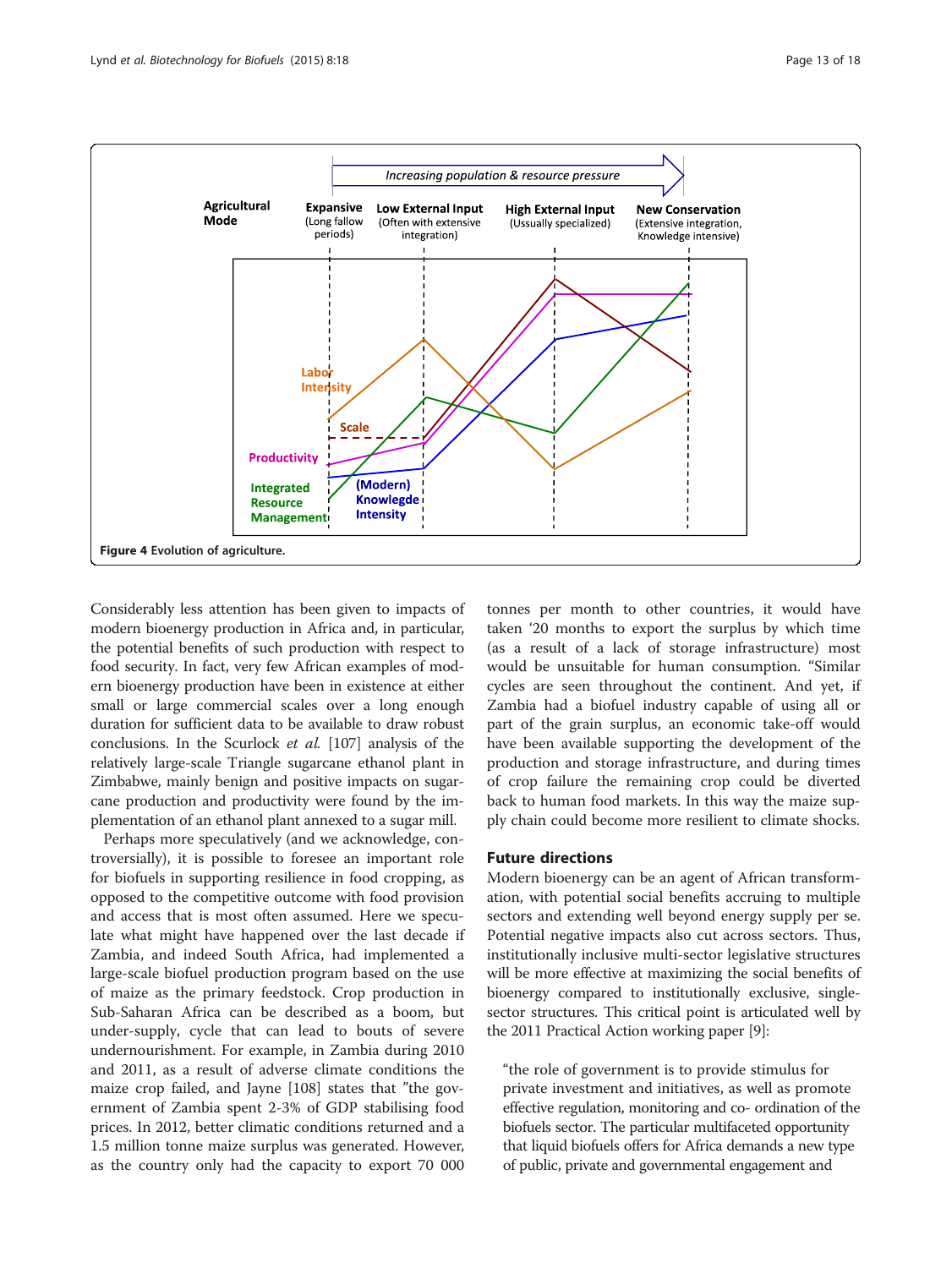integration, which may be very beneficial for Africa's overall growth and development. Given the complexity of the different policy objectives, and the many unknowns, the industry is still more likely to succeed within a purpose built legislative structure, than within the current inadequate and/or conflicting frameworks. Subsequently, working with all relevant ministries and aligning policy within a clear dedicated biofuels policy is the best way to achieve sustainable results".

Conceptual models for modern bioenergy deployment in Africa may be thought of along an axis defined by the extent of social engagement. At one end of this axis, which we term the "low social engagement model", bioenergy feedstock production can be imagined in areas that are unoccupied and unused or nearly so, hence destined to consumers located outside of the area, that is, urban, regional, or export markets. At the other end, termed here the "high social engagement model", feedstock production can be imagined in areas that are occupied and used to a considerable extent. In this case the business model can be either a cash feedstock crop or a local feedstock for local bioenergy development.

Pursuing deployment according to the low social engagement model is certainly simpler, may be beneficial in some instances, and could be a step in a sequence of actions leading to realization of development objectives. However, the potential development benefits of the high social engagement model are likely to be substantially greater. We note that occupied areas capable of growing energy crops are far more plentiful in Africa compared to unoccupied areas, which are in most cases degraded, dry, and/or landlocked and remote. Although difficult to quantify objectively, we offer the impression that considerably more effort has gone into analysis along the lines of "How much bioenergy could be produced once food needs were provided for?" as compared to "How much more food security and other social benefits could be realized with bioenergy than without it?" In the context of African development, we find the latter question to be considerably more compelling.

Although there is widespread awareness of a stunning gap between the actual and potential output of Africa's land resources [\[14](#page-15-0)], and some important initial exploration has occurred (see the section [Experience with](#page-6-0) [bioenergy in Africa\)](#page-6-0), there is much more to be done in the area of analyzing integrated scenarios featuring increased production of food and bioenergy. Table [5](#page-14-0) presents a framework wherein the "What is?" and "What could be?" questions are examined from the point of view of geography, land management, society, environment, and synthesis, culminating in a vision for multiply beneficial land use.

The spatial scale chosen for analysis will impact the execution and outcome of efforts to develop a vision for multiply beneficial land use featuring production of both food and energy from the land. Analysis at the national or multi-national level will be informative with respect to operative federal policies and regulation, aggregated impacts, and consideration of integrated strategies and benefits at a high level. Analysis at the level of the feedstock catchment area for a single potential production facility will be particularly informative with respect to local circumstances, objectives, and benefits, and will be more relevant to potential projects. For many purposes analysis at both levels will be needed. Visions developed in different locations will likely have some features in common, but will also reflect the tremendous diversity of circumstances across the African continent.

Once a vision for multiply beneficial land use is developed, regardless of scale, the next step is to ask "What needs to be done to close the gap between what is and what could be?" The answers will in general be location-specific, and will usually involve a variety of players including communities, companies, federal and local governments, and NGOs. In many cases it will be useful to target the simultaneous realization of two goals: 1) sustainable and widely distributed social benefits and 2) commercial viability. Given this duality, there is significant scope for creative partnerships between the public, private, and NGO sectors. The impetus for such partnerships can be expected to result from further analysis of multiply beneficial land use.

Pursuing social benefits and commercial viability within the context of the high social engagement model for African bioenergy development might proceed via the following steps:

- 1. Develop a multiply beneficial land use vision and strategy along with appropriate and inclusive land tenure systems (see above).
- 2. Provide either by government, companies, or public-private partnerships - adequate incentives in terms of facilitating access to input and output markets and mitigating investment risk for smallholder farmers to increase food and non-food crop yields. Note that several-fold increases have been observed to result from simple extension measures [\[109,110\]](#page-17-0).
- 3. Investment would be gathered by a company, co-op, or public-private partnership - to build a bioenergy conversion facility with bioenergy feedstocks planted on land made available by and fostered by an enabling environment and adequate incentives.
- 4. Monitor and optimize social benefits and environmental impact.
- 5. Share best practices within and across regions.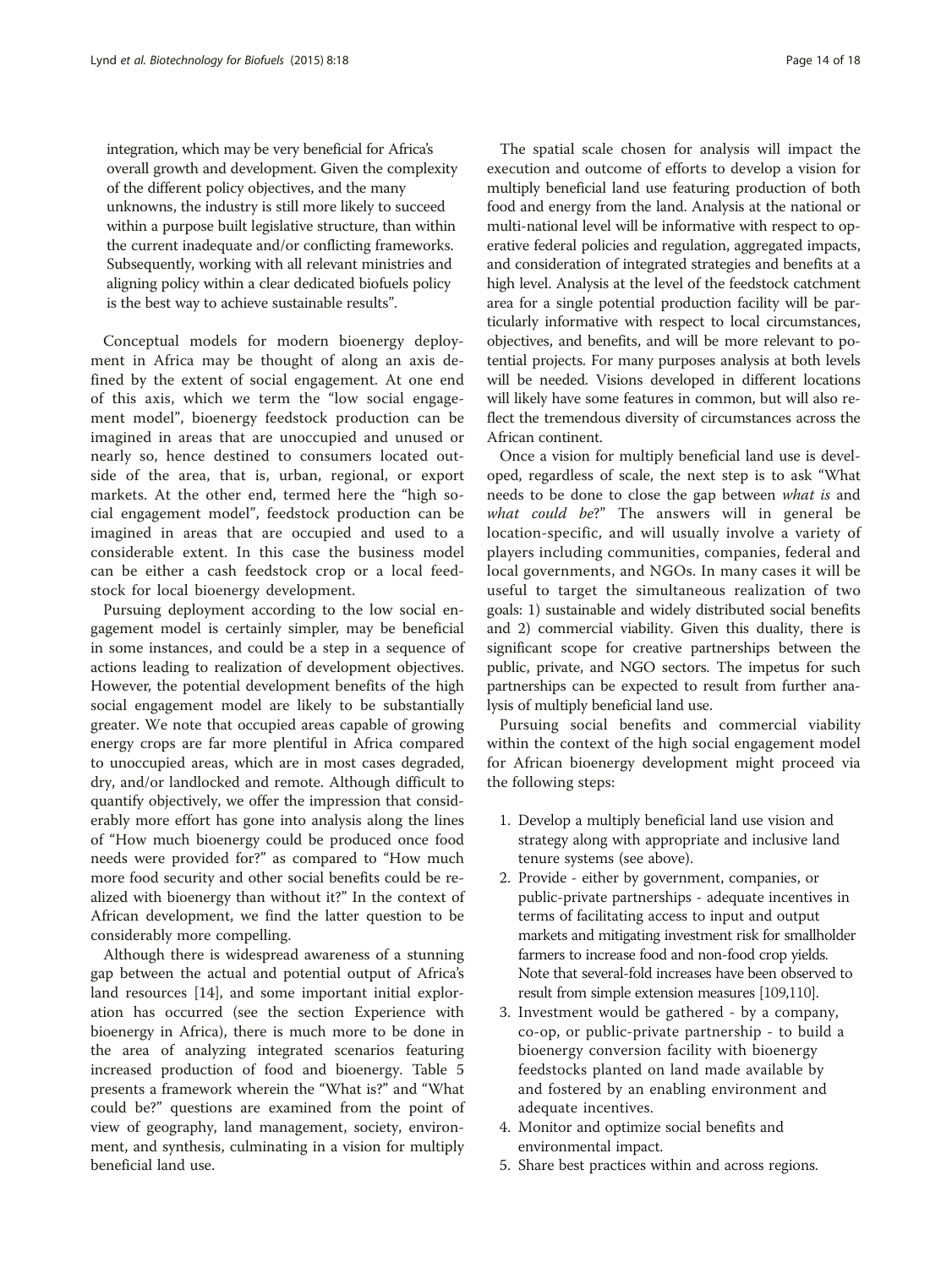| <b>Domain</b>  | What is?                                                                                                                                         | What could be?                                                                                                                                                                                                                                                               |
|----------------|--------------------------------------------------------------------------------------------------------------------------------------------------|------------------------------------------------------------------------------------------------------------------------------------------------------------------------------------------------------------------------------------------------------------------------------|
| a. Society     | Wealth generation/distribution, and access to capital;<br>supply and demand of food, water, fodder, and energy;<br>land ownership and occupation | Define needs and aspirations based on community and<br>stakeholder input at relevant scales.                                                                                                                                                                                 |
| b. Geography   | Precipitation, temperature, soil texture, irrigation potential.                                                                                  | Define potential yields of food crops, pasture, and energy<br>crops.                                                                                                                                                                                                         |
|                | c. Land management Land cover, use, and disturbances; current crop yields                                                                        | Define how management would have to optimize the<br>potential defined in domain b based on the needs and<br>aspirations defined in domain a.                                                                                                                                 |
| d. Environment | Inventory C and N? Flows, ecosystem services, soil and<br>air quality, water quality and access.                                                 | Evaluate the changes in domain c with respect to<br>environmental objectives; propose strategies to mitigate<br>any conflicts.                                                                                                                                               |
| e. Synthesis   |                                                                                                                                                  | Considering all aspects, develop a vision for multiply beneficial<br>land use responsive to social and economic priorities featuring<br>production of food and bioenergy without compromising water<br>and other natural resources, and catalyzed by responsible investment. |

<span id="page-14-0"></span>Table 5 Framework for development of a vision for multiply beneficial land use

As elaborated conceptually in the section Bioenergy as a potential enabler of development, and supported by experience in both Africa and Brazil, as we have discussed, we see strong evidence that the benefits of proceeding to step 4 can be substantially greater than those achieved by stopping at step 2. That is, we think it is very likely that measures to advance food security and bioenergy development can be a substantially more effective development strategy when pursued together than either can alone.

In many examples of bioenergy deployment in developing countries, social consequences have been an afterthought rather than an integral part of project planning. Even when pursued in this mode, it appears that impacts of bioenergy on food security and economic development have in some cases been demonstrably positive, with the experience in Brazil being a prominent example. Still, some projects are more beneficial than others, there are examples of projects that have had negative impacts, and even projects with positive impacts for a majority are likely to have negative impacts on a minority that would be desirable to mitigate [\[25](#page-15-0)]. To the extent that development objectives become integral to project planning, the magnitude, probability, and distribution of anticipated social benefits from bioenergy rise markedly. Developing and implementing policies and institutional structures that foster such integration is challenging and very much a work in progress. Notwithstanding, the potential of bioenergy to positively impact Africa's pressing challenges requires that it be urgently considered and advanced.

# Conclusions

Africa has the highest incidence of food insecurity and poverty and the highest rates of population growth, but it also has the most arable land, the lowest crop yields, and by far the most plentiful land resources relative to energy demand. In Brazil, social development, agricultural

development and food security, and the development of modern bioenergy have been synergistic rather than antagonistic. Achieving such synergies in African countries will require clear vision, good governance, and adaptation of technologies, knowledge, and business models to myriad local circumstances. Strategies for integrated production of food crops, livestock, and bioenergy are potentially attractive and offer an alternative to an agricultural model featuring specialized land use. Modern bioenergy can be an agent of African transformation, with potential social benefits accruing to multiple sectors and extending well beyond energy supply per se. Potential negative impacts also cut across sectors. Thus, institutionally inclusive multi-sector legislative structures will be more effective at maximizing the social benefits of bioenergy compared to institutionally exclusive, single-sector structures. Innovative business models (such as public-private partnerships) aimed at maximizing social benefits are also promising. If done thoughtfully, there is considerable evidence that food security and economic development in Africa can be addressed more effectively with modern bioenergy than without it. This review is relevant to economic development, and in particular rural development, in African countries and poor countries elsewhere. Our findings are significant because they point to opportunities for development that are not fully realized, and because they highlight potential positive outcomes in domains wherein the impact of bioenergy has often been assumed to be negative.

#### Abbreviations

BTU: British thermal unit; C: carbon; CAADP: Comprehensive Africa Agriculture Development Programme (framework); CO<sub>2</sub>: carbon dioxide; E25: blend of 25% ethanol and 75% gasoline; EJ: exajoule; EU: European Union; FAO: Food and Agriculture Organization (United Nations); gal: gallon; GDP: gross domestic product; GHG: greenhouse gas; GHI: Global Hunger Index; GW: gigawatt; ha: hectare; kW: kilowatt; kWh: kilowatt-hour; L: liter; Mha: million hectare; MDGs: Millenium Development Goals; Mtoe: megaton oil equivalent; MW: megawatt; MWe: megawatts of electricity; N: nitrogen;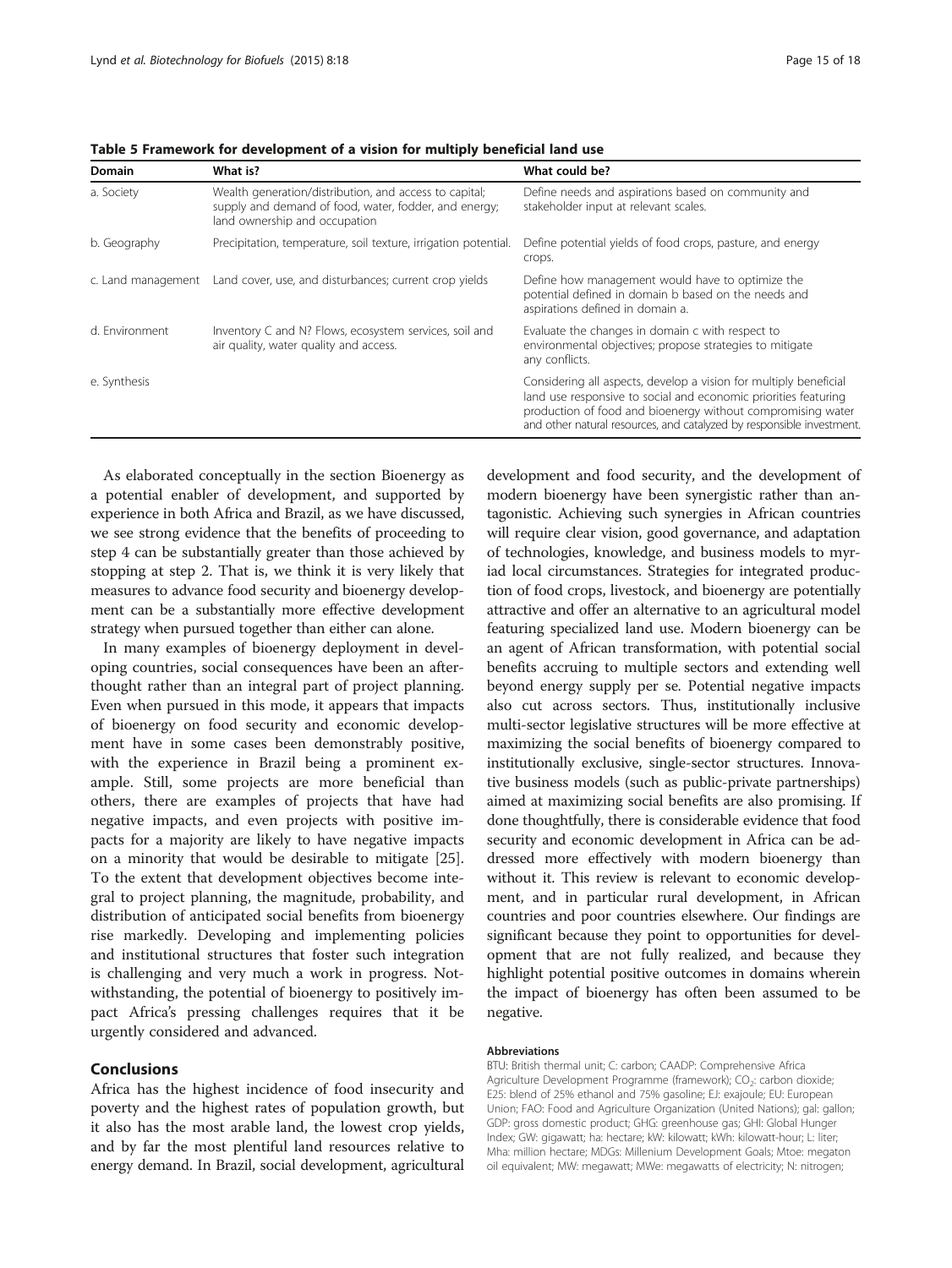<span id="page-15-0"></span>NEPAD: New Partnership for Africa's Development; NGO: non-governmental organization; PIDA: Program for Infrastructure Development in Africa; TWh: terawatt-hour; v/v: volume per volume; UN: United Nations; US: United States.

#### Competing interests

LRL and WHVZ are involved with private sector activities in the biofuel sector. All other authors declare that they have no competing interests.

### Authors' contributions

LRL was the primary author of the manuscript and had lead responsibility for developing Figures 1 and 4 and Table 5. MS was an active coauthor, played a lead role in providing information and perspectives on development in Africa, and played a co-lead role in editing the manuscript. AC had co-lead responsibility for developing Table 3 and provided information and perspectives on bioenergy deployment in Africa and its relationship to development. LABC and CHBC provided information and perspectives on bioenergy deployment in Brazil and its relationship to development, and also played a lead role in discussions leading to initiation of this manuscript. ME and IM provided information and perspectives on bioenergy deployment in Africa and its relationship to development. ML had lead responsibility for developing Tables 1 and 2. MAFDM had primary responsibility for the text discussing the social impacts of bioenergy in the section on the Brazilian experience. LAHN had lead responsibility for developing Table 4 and Figure 3, as well as much of the text in the section on the Brazilian experience. GMW contributed a discussion of water-efficient crops, had co-lead responsibility for developing Table 3, and provided information and perspectives on bioenergy deployment in Africa. JW contributed a discussion of climate change, provided information and perspectives on bioenergy deployment in Africa including potential for enhancing the resilience of food supplies, and played a co-lead role in editing the manuscript. WHVZ provided information and perspectives on bioenergy deployment in Africa and played a lead role in discussions leading to initiation of this manuscript. All coauthors reviewed the manuscript and responses to reviewer comments. All authors read and approved the final manuscript.

#### Acknowledgement

Partial support was provided by grant 2012/00282-3 from the Sao Paulo Research Foundation, the NEPAD-FAO project under the EU-FAO Global Governance for Hunger Reduction Programme, and the Link Foundation (support for LRL).

#### Author details

<sup>1</sup>Thayer School of Engineering, Dartmouth College, Hanover, NH, USA. <sup>2</sup>New Partnership for Africa's Development (NEPAD), Johannesburg, South Africa. <sup>3</sup>Department of Process Engineering, University of Stellenbosch, Stellenbosch, South Africa. <sup>4</sup>Faculty of Agricultural Engineering, University of Campinas, Campinas, Brazil. <sup>5</sup>São Paulo Research Foundation São Paulo, São Paulo, Brazil. <sup>6</sup>Physics Institute, University of Campinas, Campinas, Brazil.<br><sup>7</sup>Denartment of Annlied Economics University of São Paulo, ESALO. <sup>7</sup>Department of Applied Economics, University of São Paulo, ESALQ, Piracicaba, Brazil. <sup>8</sup>Department of Microbiology, University of Stellenbosch, Stellenbosch, South Africa. <sup>9</sup>Water Institute, University of Stellenbosch,<br>Stellenbosch, South Africa. <sup>10</sup>Centre for Environmental Policy, Imperial College London, London, UK.

## Received: 14 May 2014 Accepted: 15 December 2014 Published online: 12 February 2015

#### References

- 1. United Nations: The millennium development goals report 2012. New York; 2012.
- 2. International Energy Agency. World energy outlook 2011. Paris: IEA Publishing; 2011.
- 3. Haub C. Fact sheet: world population trends. Washington, DC: Population Reference Bureau; 2012.
- 4. New Partnership for Africa's Development (NEPAD): NEPAD programmes. <http://www.nepad.org/nepad-programmes>.
- 5. Bank W. World Development Report 2008: Agriculture for development. Washington, DC; 2007.
- 6. United States Census Bureau: International Programs. [http://www.census.](http://www.census.gov/population/international/) [gov/population/international/.](http://www.census.gov/population/international/)
- 7. United States Energy Information Administration (EIA): International Energy Statistics. [http://www.eia.gov/cfapps/ipdbproject/IEDIndex3.cfm?](http://www.eia.gov/cfapps/ipdbproject/IEDIndex3.cfm?tid=44&pid=44&aid=2) [tid=44&pid=44&aid=2.](http://www.eia.gov/cfapps/ipdbproject/IEDIndex3.cfm?tid=44&pid=44&aid=2)
- 8. Graphic Maps: World atlas.<http://www.worldatlas.com/>.
- 9. Practical Action Consulting: in selected African countries. Policy Innovation Systems for Clean Energy Security. Research for Development (R4D), Edinburgh; 2011.
- 10. UNDP: United Nations Development Programme: Sustainable energy. [http://](http://www.undp.org/content/undp/en/home/ourwork/environmentandenergy/focus_areas/sustainable-energy.html) [www.undp.org/content/undp/en/home/ourwork/environmentandenergy/](http://www.undp.org/content/undp/en/home/ourwork/environmentandenergy/focus_areas/sustainable-energy.html) [focus\\_areas/sustainable-energy.html.](http://www.undp.org/content/undp/en/home/ourwork/environmentandenergy/focus_areas/sustainable-energy.html)
- 11. Lynd LR, Woods J. A new hope for Africa. Nature. 2011;474:S20–1.
- 12. Christaensen L, Demery L. The evolving role of agriculture in poverty reduction: an empirical perspective. J Dev Econ. 2011;96:239–54.
- 13. Ligon E, Sadoulet E: Estimating the effects of aggregate agricultural growth on the distribution of expenditures. Background paper for the World Development Report 2008. 2007.
- 14. United Nations Development Project (UNDP). African human development report 2012: towards a food secure future. New York, USA: United Nations Publication; 2012.
- 15. Practical Action Consulting. Small-scale bioenergy initiatives: brief description and preliminary lessons on livelihood impacts from case studies in Asia, Latin America and Africa. Rome: PISCES and FAO; 2009.
- 16. Accenture, 2013. Food for thought: unlocking the economic potential of sub-Saharan Africa by addressing food security. [http://www.accenture.com/](http://www.accenture.com/za-en/Pages/insight-unlocking-sub-saharan-africa-food-security.aspx) [za-en/Pages/insight-unlocking-sub-saharan-africa-food-security.aspx](http://www.accenture.com/za-en/Pages/insight-unlocking-sub-saharan-africa-food-security.aspx) Accessed 18 March 2014.
- 17. Food and Agriculture Organisation (FAO). Global food losses and food waste: extent, causes and prevention. 2011. [http://www.fao.org/docrep/014/](http://www.fao.org/docrep/014/mb060e/mb060e00.pdf) [mb060e/mb060e00.pdf](http://www.fao.org/docrep/014/mb060e/mb060e00.pdf) Accessed 21 March 2014.
- 18. Thurow R, Kilman S. Enough: why the world's poor starve in an age of plenty. New York, US: Public Affairs; 2009.
- 19. Achterbosch T, Meijerink G, Slingerland M, Smeets E. 2013. Combining bioenergy production and food security. NL Agency, Ministry of Economic Affairs.<http://edepot.wur.nl/260061>.
- 20. Diaz-Chavez R. Mapping food and bioenergy in Africa: a report prepared for FARA. Ghana: Forum for Agricultural Research in Africa; 2010.
- 21. Hamelinck, C. Biofuels and food: risks and opportunities. [http://www.ecofys.](http://www.ecofys.com/files/files/ecofys-2013-biofuels-and-food-security.pdf) [com/files/files/ecofys-2013-biofuels-and-food-security.pdf.](http://www.ecofys.com/files/files/ecofys-2013-biofuels-and-food-security.pdf)
- 22. Langeveld JWA, Dixon J, van Keulen H, Quist-Wessel PMF. Analyzing the effect of biofuel expansion on land use in major producing countries: evidence of increased multiple cropping. Biofuels, Bioprod Bioref. 2014;8(1):49–58.
- 23. Lotze C, von Lampe HM, Kyle P, Fujimori S, Havlik P, van Meijl H, et al. Impacts of increased bioenergy demand on global food markets: an AgMIP economic model intercomparison. Agric Econ. 2014;45:1–14.
- 24. Rosillo-Calle F, Johnson F. Food versus fuel. London: ZED Books; 2010.
- 25. Locke A, Henley G. Biofuels and food security: what does the evidence say? Overseas Development Institute. 2014. [http://www.odi.org.uk/publications/](http://www.odi.org.uk/publications/7485-biofuels-food-security-food-prices-evidence) [7485-biofuels-food-security-food-prices-evidence](http://www.odi.org.uk/publications/7485-biofuels-food-security-food-prices-evidence).
- 26. Osseweijer P, Watson HK, Johnson FX, Batistella M, Cortez LAB, Lynd LR, et al. Bioenergy and food security. In: Bioenergy: bridging the gaps. Paris. France: SCOPE; In press.
- 27. Dale BE, Anderson JE, Brown RC, Csonka S, Dale VH, Herwick G, et al. Take a closer look: biofuels can support environmental, economic and social goals. Environ Sci Technol. 2014;48:7200–3.
- 28. Smith P, Bustamante M, Ahammad H, Clark H, Dong H, Elsiddig EA, et al. IPCC. Bioenergy: climate effects, mitigation options, potential and sustainability implications, Appendix to Chapter 11 (AFOLU) Final Draft. IPCC WGIII AR5; Geneva, 2014.
- 29. Porter, JR., et al. Food security and food production systems. In WGII AR5. IPCC. Chap 7; 2014
- 30. Ray DK, Ramankutty N, Mueller ND, West PC, Foley JA. Recent patterns of crop yield growth and stagnation. Nature Commun. 2012; 3
- 31. Long SP, Karp A, Buckeridge MS, Davis SC, Moore PH, Moose SP, et al. Crop feedstocks for biofuels and bioenergy, vol. 2. Paris, France: Bioenergy: bridging the gaps. SCOPE; In press.
- 32. Woods J, Lynd LR, Laser M, Batistella M, de Castro VD, Kline K, et al. Land and bioenergy. In: Bioenergy: bridging the gaps, vol. 9. Paris, France: SCOPE; In press.
- 33. FAO. Land and environmental degradation and desertification in Africa. FAO Corporate Document Repository. [http://www.fao.org/docrep/x5318e/](http://www.fao.org/docrep/x5318e/x5318e00.HTM) [x5318e00.HTM](http://www.fao.org/docrep/x5318e/x5318e00.HTM).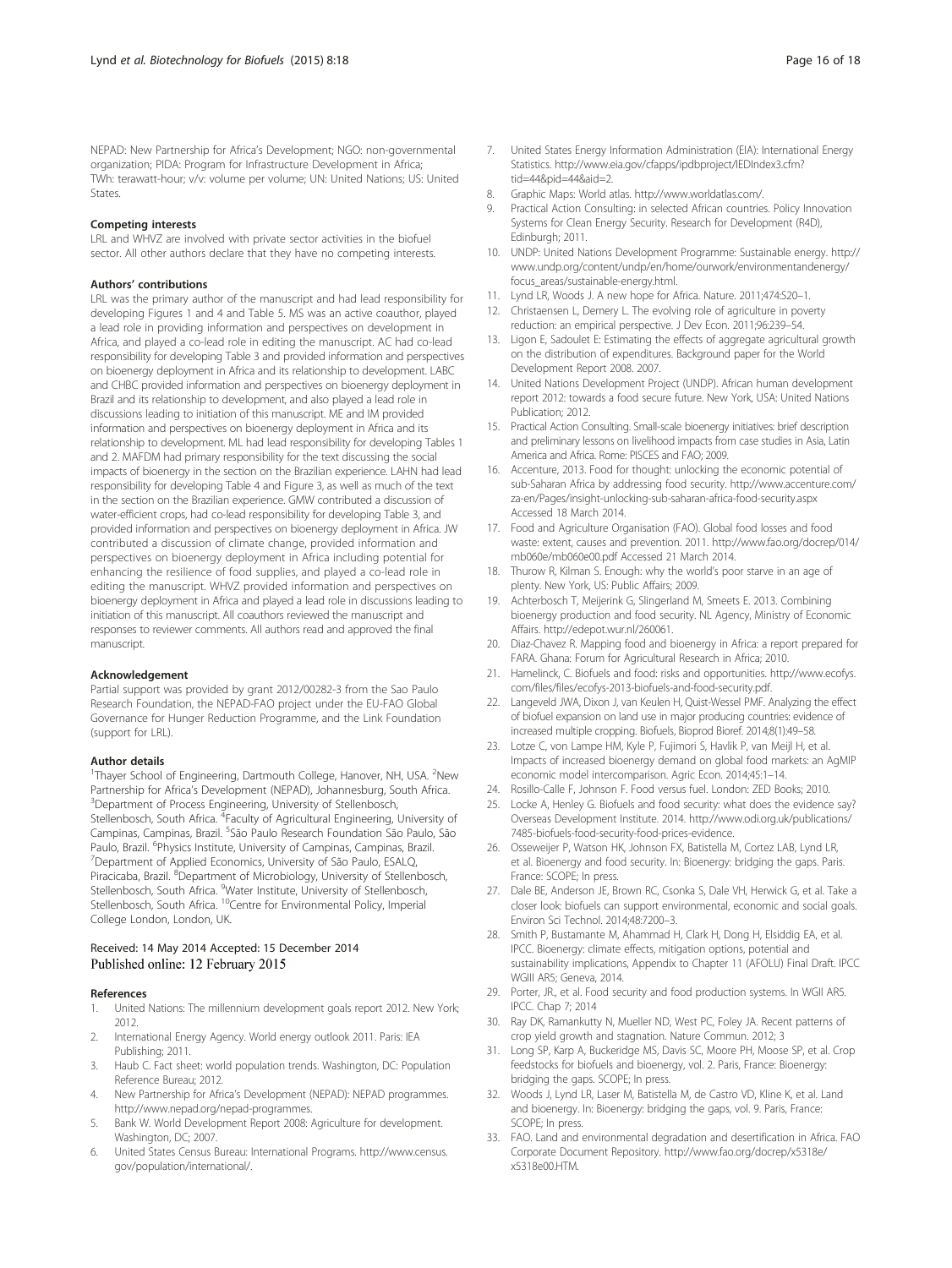- <span id="page-16-0"></span>34. Anderson-Teixeira KJ, Masters MD, Black CK, Zeri M, Hussain MZ, Bernacchi CJ, et al. Altered below ground carbon cycling following land use change to perennial energy crops. Ecosystems. 2013; doi:10.1007/s10021-012-9628-x.
- 35. Jordan N, Boody G, Broussard W, Glover JD, Keeney D, McCown BH, et al. Sustainable development of the agricultural bio-economy. Science. 2007;316:1570–1.
- 36. Lal R. Soil carbon sequestration impacts on global climate change and food security. Science. 2004;304(5677):1623–7.
- 37. Biofuels for transportation: global potential and implications for sustainable agriculture and energy in the 21st century. World Watch Institute, Washington, DC; 2006.
- 38. International Energy Agency: Status of advanced biofuels demonstration facilities in 2012. A report to Bioenergy Task 39. [http://demoplants.](http://demoplants.bioenergy2020.eu/files/Demoplants_Report_Final.pdf) [bioenergy2020.eu/files/Demoplants\\_Report\\_Final.pdf.](http://demoplants.bioenergy2020.eu/files/Demoplants_Report_Final.pdf)
- 39. Renewable Fuels Association: Statistics. [http://www.ethanolrfa.org/pages/](http://www.ethanolrfa.org/pages/statistics) [statistics](http://www.ethanolrfa.org/pages/statistics).
- 40. Hammerschlag R. Ethanol's energy return on investment: a survey of the literature 1990 - present. Environ Sci Technol. 2006;40:1744–50.
- 41. National Agricultural Statistics Service: Statistics by subject. [http://www.nass.](http://www.nass.usda.gov/Statistics_by_Subject/index.php) [usda.gov/Statistics\\_by\\_Subject/index.php.](http://www.nass.usda.gov/Statistics_by_Subject/index.php)
- 42. Mueller S. National dry mill corn ethanol survey. Biotechnol Lett. 2008;2010(32):1261–4.
- 43. UNICA (Sugar Cane Industry Association): UNICA data. [http://www.](http://www.unicadata.com.br/) [unicadata.com.br/.](http://www.unicadata.com.br/)
- 44. Goldemberg J. The Brazilian biofuels industry. Biotechnology for Biofuels. 2008;1:1–7.
- 45. Souza SP, Pacca S, Avila MT, Borges JLB. Greenhouse gas emissions and energy balance of palm oil biofuel. Renew Energy. 2010;35:2552–61.
- 46. Smith EG, Janzen H, Newlands NK. Energy balances of biodiesel production from soybean and canola in Canada. Can J Plant Sci. 2007;87:793–801.
- 47. Panichelli L, Dauriat A, Gnansounou E. Life cycle assessment of soybean-based biodiesel in Argentina for export. Int J Life Cycle Assess. 2009;14:144–59.
- 48. Malaysian Palm Oil Board: Statistics. [http://www.palmoilworld.org/PDFs/](http://www.palmoilworld.org/PDFs/Overview-2011.pdf) [Overview-2011.pdf.](http://www.palmoilworld.org/PDFs/Overview-2011.pdf)
- 49. International Energy Agency: World energy outlook 2012, renewable energy outlook. [http://www.worldenergyoutlook.org/media/weowebsite/2012/](http://www.worldenergyoutlook.org/media/weowebsite/2012/WEO2012_Renewables.pdf) [WEO2012\\_Renewables.pdf](http://www.worldenergyoutlook.org/media/weowebsite/2012/WEO2012_Renewables.pdf).
- 50. United States Department of Agriculture: Planting and managing giant Miscanthus as a biomass energy crop. [http://www.plant-materials.nrcs.usda.](http://www.plant-materials.nrcs.usda.gov/pubs/flpmstn10548.pdf) [gov/pubs/flpmstn10548.pdf.](http://www.plant-materials.nrcs.usda.gov/pubs/flpmstn10548.pdf)
- 51. International Renewable Energy Agency: Renewable energy technologies: cost analysis series. Volume 1: Power Sector Issue 5/5; 2012. [https://www.](https://www.irena.org/DocumentDownloads/Publications/RE_Technologies_Cost_Analysis-WIND_POWER.pdf) [irena.org/DocumentDownloads/Publications/RE\\_Technologies\\_Cost\\_](https://www.irena.org/DocumentDownloads/Publications/RE_Technologies_Cost_Analysis-WIND_POWER.pdf) [Analysis-WIND\\_POWER.pdf.](https://www.irena.org/DocumentDownloads/Publications/RE_Technologies_Cost_Analysis-WIND_POWER.pdf)
- 52. World Coal Institute. Coal: liquid fuels. UK: World Coal Association; 2006.
- 53. Wright MW, Satrio JA, Brown RC, Daugaard DE, Hsu DD. Techno-economic analysis of biomass fast pyrolysis to transportation fuels. Golden, CO: National Renewable Energy Laboratory; 2010. [http://www.nrel.gov/docs/](http://www.nrel.gov/docs/fy11osti/46586.pdf) [fy11osti/46586.pdf.](http://www.nrel.gov/docs/fy11osti/46586.pdf)
- 54. Charles C, Gerasimchuk I, Bridle R, Moerenhout T, Asmelash E, Laan T. Biofuels - at what cost? A review of costs and benefits of EU biofuel policies. Winnipeg, Manitoba, Canada: International Institute for Sustainable Development; 2013.
- 55. Dias M, Junqueira TL, Cavalett O, Cunha MP, Jesus CDF, Rossell CEV, et al. Integrated versus stand-alone second generation ethanol production from sugarcane bagasse and trash. Bioresour Technol. 2012;103:152–61.
- 56. Gopalakrishnan G, Negri M, Snyder S. Redesigning agricultural landscapes for sustainability using bioenergy crops: quantifying the tradeoffs between agriculture, energy and the environment. Aspects of Applied Biology, Biomass and Energy Crops IV. 2011;112:139–46.
- 57. Quinkenstein A, Wőlleke J, Böhm C, Grünewald H, Freese D, Schneider B, et al. Ecological benefits of the alley cropping agroforestry system in sensitive regions of Europe. Environ Sci Pol. 2009;12:1112–21.
- 58. Skenhall SA, Berndes G, Woods J. Integration of bioenergy systems into UK agriculture - new options for management of nitrogen flows. Biomass Bioenergy. 2013;54:219–26.
- 59. Somerville C, Youngs H, Taylor C, Davis SC, Long SP. Feedstocks for lignocellulosic biofuels. Science. 2010;329:790–2.
- 60. Yan X, Tan DKY, Oliver R, Inderwild OR, Smith JAC, King DA. Life cycle energy and greenhouse gas analysis for agave-derived bioethanol. Energy Environ Sci. 2011;4(9):3110–21.
- 61. Lujan R, Lledıas F, Martınez L, Barreto R, Cassab G, Nieto-Sotelo J. Small heat-shock proteins and leaf cooling capacity account for the unusual heat tolerance of the central spike leaves in Agave tequilana var. Weber. Plant Cell Environ. 2009;32:1791–803.
- 62. Graham EA, Nobel PS. Long-term effects of a doubled atmospheric  $CO<sub>2</sub>$ concentration on the CAM species Agave deserti. J Exp Bot. 1996;47:61–9.
- 63. Lynd L, Aziz R, Cruz C, Chimphango A, Cortez L, Faaij A, et al. A global conversation about energy from biomass: the continental conventions of the global sustainable bioenergy project. Interface Focus. 2011;1:271–9.
- 64. Cortez LAB: Sugarcane ethanol: R&D for productivity and sustainability. Blucher, Editora Edgard Blucher Ltda, Sao Paulo, 2010.
- 65. Nogueira LHA. Sugarcane-based ethanol: energy for sustainable development. Rio de Janeiro: BNDES; 2008.
- 66. IRENA, DFBZ, 2013. Biomass potential in Africa. Report Authors: K. Stecher, A. Brosowski, D. Thrän. The International Renewable Energy Agency (IRENA), Abu Dhabi. [http://www.irena.org/DocumentDownloads/Publications/IRENA-](http://www.irena.org/DocumentDownloads/Publications/IRENA-DBFZ_Biomass%20Potential%20in%20Africa.pdf)[DBFZ\\_Biomass%20Potential%20in%20Africa.pdf](http://www.irena.org/DocumentDownloads/Publications/IRENA-DBFZ_Biomass%20Potential%20in%20Africa.pdf).
- 67. World Bank. Wood-based biomass, energy development, for sub-Saharan Africa - issues and approaches. 2011. [http://www-wds.worldbank.org/external/](http://www-wds.worldbank.org/external/default/WDSContentServer/WDSP/IB/2012/12/27/000386194_20121227062926/Rendered/PDF/NonAsciiFileName0.pdf) [default/WDSContentServer/WDSP/IB/2012/12/27/000386194\\_20121227062926/](http://www-wds.worldbank.org/external/default/WDSContentServer/WDSP/IB/2012/12/27/000386194_20121227062926/Rendered/PDF/NonAsciiFileName0.pdf) [Rendered/PDF/NonAsciiFileName0.pdf.](http://www-wds.worldbank.org/external/default/WDSContentServer/WDSP/IB/2012/12/27/000386194_20121227062926/Rendered/PDF/NonAsciiFileName0.pdf)
- 68. World Bank. Household cookstoves, environment, health, and climate change: a new look at an old problem. Washington, D.C. 20433 USA: The World Bank Group; 2013. [http://climatechange.worldbank.org/sites/default/](http://climatechange.worldbank.org/sites/default/files/documents/Household%20Cookstoves-web.pdf) [files/documents/Household%20Cookstoves-web.pdf.](http://climatechange.worldbank.org/sites/default/files/documents/Household%20Cookstoves-web.pdf)
- 69. Kambewa P, Chiwaula L. Biomass energy use in Malawi. A background paper prepared for the International Institute for Environment and Development (IIED) for an international ESPA workshop on biomass energy. Zomba, Malawi: Parliament House Hotel, Edinburgh, Chancellor College; 2010.
- 70. Sibale B, Kafakoma R, Shaba A, Macqueen D. Trees on-farm: removing the obstacles to enterprise. A review of current climate-smart tree-based experiences in Malawi. London: International Institute for Environment and Development; 2013.
- 71. Lakew H. Ethiopian energy sector review for up to 2008. Addis Ababa: Forum for Environment, No 1, Forum for environment; 2010. p. 79–104
- 72. Mensah S. Extraction and use of jatropha oil by a village women's group to power shea butter processing equipment. In: Karlsson G, Banda K, editors. Biofuels for rural development and empowerment of women. Leusden, The Netherlands: ENERGIA & IUCN; 2009. p. 13–7.
- 73. Blanchard R, Richardson DM, O'Farrell PJ, Maltitz GPV: Biofuels and biodiversity in South Africa. S Afr J Sci. 2011:107:Art.#186 (1–8).
- 74. EEPAfrica.org. Policy brief: Analyzing briquette markets in Tanzania, Kenya and Uganda: a comparative study. Southern and East Africa: Energy and Environment Partnership; 2013.
- 75. Pswarayi-Riddihough I. Ethanol as a household fuel in Madagascar. Economic assessment, and review of African lessons for scaling-up. World Bank, Washington, DC: Health Benefits; 2011.
- 76. Janssen R, Rutz D, Janssen R, Rutz D. Bioenergy for sustainable development in Africa. Dordrecht Heidelberg London New York: Springer; 2012.
- 77. Schut M, Slingerland M, Locke A. Biofuel developments in Mozambique. Update and analysis of policy, potential and reality. Energy Policy. 2010;38:5151–65.
- 78. Department of Energy. South African Government Gazette No. 35623, 23 August 2012. Pretoria: Department of Energy in Republic of South Africa; 2012.
- 79. Sapp M: IDC to invest \$606 million for biofuel production. Biofuels Digest; 2012—this reference is an internet article, not a journal article, so volume and page number are not applicable. Suggest citing [http://www.](http://www.biofuelsdigest.com/bdigest/2012/08/27/idc-to-invest-606-million-for-biofuel-production/) [biofuelsdigest.com/bdigest/2012/08/27/idc-to-invest-606-million-for-biofuel](http://www.biofuelsdigest.com/bdigest/2012/08/27/idc-to-invest-606-million-for-biofuel-production/)[production/](http://www.biofuelsdigest.com/bdigest/2012/08/27/idc-to-invest-606-million-for-biofuel-production/) as URL with date of access.
- 80. Biofuels Digest: South Africa's FE&AP plans \$373 M investment in sweet sorghum ethanol. 2012—this reference is an internet article, not a journal article, so publisher location is not applicable. Suggest citing [http://www.](http://www.biofuelsdigest.com/bdigest/2012/01/26/south-africasfeap-plans-373m-investment-in-sweet-sorghum-ethanol/) [biofuelsdigest.com/bdigest/2012/01/26/south-africasfeap-plans-373m](http://www.biofuelsdigest.com/bdigest/2012/01/26/south-africasfeap-plans-373m-investment-in-sweet-sorghum-ethanol/)[investment-in-sweet-sorghum-ethanol/](http://www.biofuelsdigest.com/bdigest/2012/01/26/south-africasfeap-plans-373m-investment-in-sweet-sorghum-ethanol/) as URL with date of access and Biofuels Digest as the publisher.
- 81. Odeku K, Meyer E, Miraka O, Jetsaolo J. Implementing a renewable energy feed-in tariff in South Africa: the beginning of a new dawn. Sustainable Development Law & Policy. 2011;2:45–9.
- 82. Green Fuel ethanol, power venture forges ahead in Zimbabwe. Biofuels Digest. [http://www.biofuelsdigest.com/bdigest/2012/01/20/green](http://www.biofuelsdigest.com/bdigest/2012/01/20/green-fuelethanol-power-venture-forges-ahead-in-zimbabwe/)[fuelethanol-power-venture-forges-ahead-in-zimbabwe/](http://www.biofuelsdigest.com/bdigest/2012/01/20/green-fuelethanol-power-venture-forges-ahead-in-zimbabwe/) January 20, 2012.